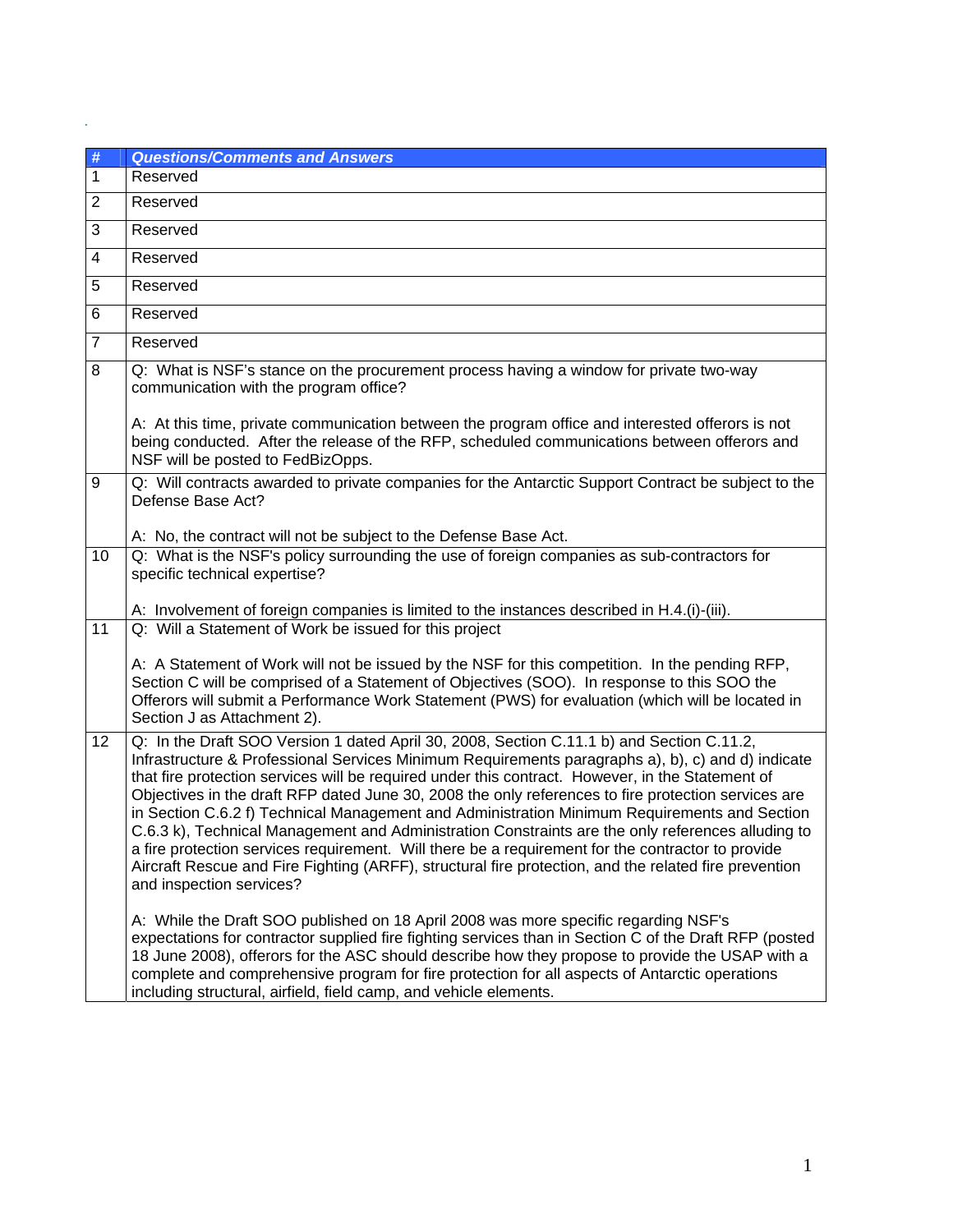| #  | <b>Questions/Comments and Answers</b>                                                                                                                                                                                                                                                                                                                                                                                                                                                                                                                                                                                                                                                                                   |
|----|-------------------------------------------------------------------------------------------------------------------------------------------------------------------------------------------------------------------------------------------------------------------------------------------------------------------------------------------------------------------------------------------------------------------------------------------------------------------------------------------------------------------------------------------------------------------------------------------------------------------------------------------------------------------------------------------------------------------------|
| 13 | Q: We have worked on a number of government contract pursuits; in those RFPs the government<br>leaves the management of awarded award fees to the Offeror and subcontractor as part of their<br>teaming agreement. Requiring the Offeror to share award fees with subcontractors (rather than as<br>a negotiable element of their teaming agreement) will (possibly) cause the Offerors to reconsider<br>their subcontracting plans, reducing the number of subcontracts they award.<br>A: Section B.7(d) will be removed from the Final RFP.                                                                                                                                                                           |
| 14 | Q: Section C.6.2.f states that the contractor must "develop emergency response plans and<br>maintain a capability to properly mitigate and respond to emergencies with appropriately trained<br>personnel." Please clarify the requirements for emergency response services to include Aircraft<br>Rescue and Fire Fighting (ARFF), Emergency Medical Services (EMS) and structural emergency<br>response services. The referenced requirements (Section C.6.2. f) and (Section C.6.3. k) are too<br>vague to determine staffing and the NSF's expectations in this mission critical area. Please define<br>the government's expectations for fire prevention and fire extinguisher inspection/maintenance<br>services. |
|    | A: (1) To the maximum degree possible and practical USAP expects compliance with the following<br>standards for airfield/aircraft fire protection:<br>NFPA 403, Standard for Aircraft Rescue and Fire Fighting Services at Airports<br>USAF T.O. 00-125-72, Ground Servicing of Aircraft and Static Grounding/Bonding<br>AMCI 11-208 and AFP 32-2004 (MOOTW, Military Operations Other Than War)<br>To the maximum degree possible and practical USAP expects compliance with the following<br>standards for structural fire protection:<br>NFPA family of codes and standards (especially NFPA Std. 1500, Firefighter Occupational Health                                                                              |
|    | and Safety Program)<br>(2) The expectation is that Emergency Medical Services (EMS) will be structured so as to provide<br>prompt, appropriate care to injured or ill USAP participants. Useful models include state or local<br>EMS systems or the military health system.                                                                                                                                                                                                                                                                                                                                                                                                                                             |
| 15 | Q: Is indoor air purification an integral part of this project?<br>A: Air purification is not an integral part of this project.                                                                                                                                                                                                                                                                                                                                                                                                                                                                                                                                                                                         |
|    |                                                                                                                                                                                                                                                                                                                                                                                                                                                                                                                                                                                                                                                                                                                         |
| 16 | Q: Reference CLINS 1400, 2300, 3300, 4300, and 5300. Considering the New<br>Construction/Special Projects nature of these desired estimates, will the NSF provide specific<br>project SOWs for the development of target costs, target profits and profit adjustment formula?                                                                                                                                                                                                                                                                                                                                                                                                                                           |
|    | A: The final RFP will not include FPIF CLINs. The final RFP will have a Government provided NTE<br>for major construction and special projects. This portion will not be part of the total evaluated cost<br>for Section M purposes. Major construction and special projects' requirements will be determined<br>post-award and will be incorporated by modification into the contract and will be consistent with the<br>pertinent Annual Program Plan.                                                                                                                                                                                                                                                                |
| 17 | Q: Reference the Fixed-Price Incentive (Firm target) contract elements addressed in CLINS 1400,<br>2300, 3300, 4300, and 5300. We note that 48 CFR - specifically, 48 CFR 16.403-1 - does not<br>reference an "over/under range" determination. Please elaborate on this metric.                                                                                                                                                                                                                                                                                                                                                                                                                                        |
|    | A: The final RFP will not include FPIF CLINs.                                                                                                                                                                                                                                                                                                                                                                                                                                                                                                                                                                                                                                                                           |
| 18 | Q: Reference to Section C in general. Will a table of standards (e.g., NFPA, API, IBC, FISMA,<br>OSHA, etc) be provided in the final RFP?                                                                                                                                                                                                                                                                                                                                                                                                                                                                                                                                                                               |
|    | A: Offerors are responsible for locating standards available to the general public and applicable to a<br>given situation.                                                                                                                                                                                                                                                                                                                                                                                                                                                                                                                                                                                              |
| 19 | Q: Reference Section C.6.2.k. To what specific standard(s) are USAP medical facilities managed?                                                                                                                                                                                                                                                                                                                                                                                                                                                                                                                                                                                                                         |
|    | A: Fixed USAP medical facilities are managed and operated to provide ambulatory and urgent care<br>services. No surgical capability exists at any USAP station.                                                                                                                                                                                                                                                                                                                                                                                                                                                                                                                                                         |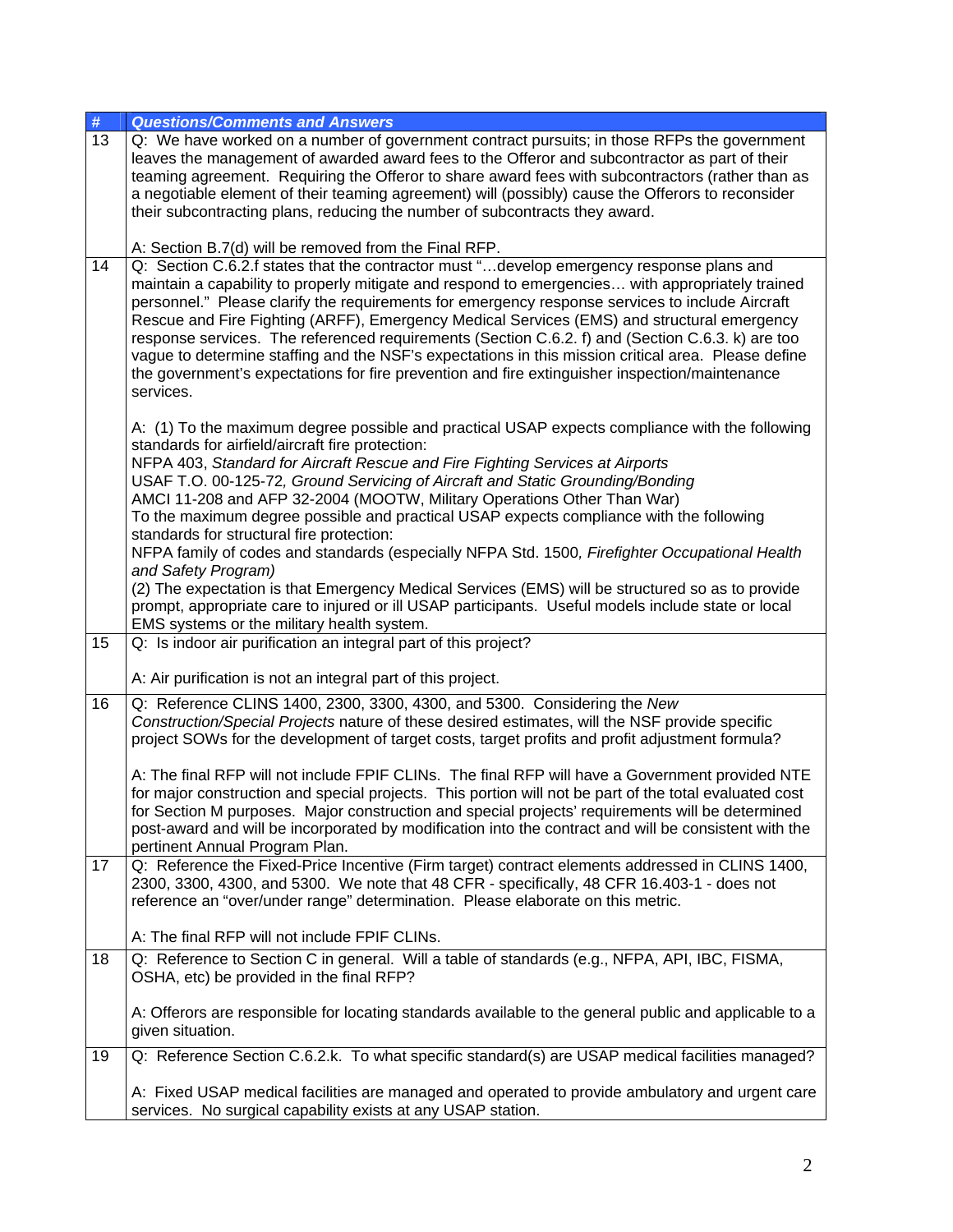| $\#$            | <b>Questions/Comments and Answers</b>                                                                                                                                                               |
|-----------------|-----------------------------------------------------------------------------------------------------------------------------------------------------------------------------------------------------|
| $\overline{20}$ | Q: Reference Section C.6.3.w. Will NSF provide bidders a copy of the master permit?                                                                                                                 |
|                 | A: NSF will make a document available in the library at                                                                                                                                             |
|                 | http://www.nsf.gov/about/contracting/rfqs/support_ant/index.jsp                                                                                                                                     |
|                 |                                                                                                                                                                                                     |
| 21              | Reserved                                                                                                                                                                                            |
| 22              | Q: Reference Section C.7.2. j. Was the NSF intent that this sentence read: "The contractor shall                                                                                                    |
|                 | procure using government funds, operate, maintain, and replace as required common"?                                                                                                                 |
|                 |                                                                                                                                                                                                     |
| 23              | A: The sentence is intended to be read as written.<br>Q: Reference Section C.8 in general. What are the ruggedness standards for the IT hardware                                                    |
|                 | being used to support the USAP?                                                                                                                                                                     |
|                 | A: NSF has not established specific standards for ruggedness. In keeping with OMB Circular A-119                                                                                                    |
|                 | (revised), "Federal Participation in the Development and Use of Voluntary Consensus Standards                                                                                                       |
|                 | and in Conformity Assessment Activities," which states, "All federal agencies must use voluntary                                                                                                    |
|                 | consensus standards in lieu of government-unique standards in their procurement and regulatory                                                                                                      |
|                 | activities, except where inconsistent with law or otherwise impractical," NSF will work with the<br>awardee to determine appropriate standards on a case-by-case basis, determined by the nature of |
|                 | the application. In some cases for extreme environmental conditions, performance that exceeds                                                                                                       |
|                 | even rigorous requirements such as MIL-STD-810 may be needed, and other cases, standard                                                                                                             |
|                 | commercial consumer grade standards may be applicable. The offeror is expected to apply its                                                                                                         |
|                 | skill/expertise as required to address this issue."                                                                                                                                                 |
| 24              | Q: Reference to Section C.8 in general. What is the minimum CMMI level rating that the NSF will                                                                                                     |
|                 | consider adequate?                                                                                                                                                                                  |
|                 |                                                                                                                                                                                                     |
|                 | A: The Final RFP will be amended to require CMMI Level 3 certification as the minimum acceptable<br>level.                                                                                          |
| 25              | Q: Reference Section C.8.2.c. Was the NSF intent that this sentence read: "Provide within                                                                                                           |
|                 | sustaining funds general and special purpose electronic systems and services beyond conventional                                                                                                    |
|                 | Information Technology and Communications (IT&C) "?                                                                                                                                                 |
|                 |                                                                                                                                                                                                     |
|                 | A: The phrasing of Section C.8.2.c is written as intended.                                                                                                                                          |
| 26              | Q: Reference Section C.8.2.d. Will the contractor be responsible for maintenance and calibration                                                                                                    |
|                 | of other government agency equipment, i.e., SPAWAR, USAF and NASA?                                                                                                                                  |
|                 | A: The contractor will not be responsible for calibration of equipment for other government agencies.                                                                                               |
| 27              | Reserved                                                                                                                                                                                            |
|                 |                                                                                                                                                                                                     |
| 28              | Q: Reference Section C.8.3. Will the bidders have access to the stated Memorandum of                                                                                                                |
|                 | Agreements (MOAs)?                                                                                                                                                                                  |
|                 |                                                                                                                                                                                                     |
|                 | A: NSF will make those available to the offerors in the on-line Library at                                                                                                                          |
|                 | http://www.nsf.gov/about/contracting/rfqs/support_ant/index.jsp                                                                                                                                     |
| 29              | Q: Reference Section C.9.3.c. Specifically that "American Petroleum Institute (API) guidelines and<br>regulations must be followed to the maximum extent within the USAP." We note that API is an   |
|                 | extensive organization with standards and guidelines that overlap and duplicate standards and                                                                                                       |
|                 | guidelines addressed and covered by many other regulatory bodies and/or professional                                                                                                                |
|                 | organizations, (e.g., addressing subjects such as safety, fire protection, IT security, etc.). Is it the                                                                                            |
|                 | aim of the NSF to make the API a primary standards organization for the USAP?                                                                                                                       |
|                 |                                                                                                                                                                                                     |
|                 | A: It is not the intent of NSF to have API be the overarching standards organization for NSF.                                                                                                       |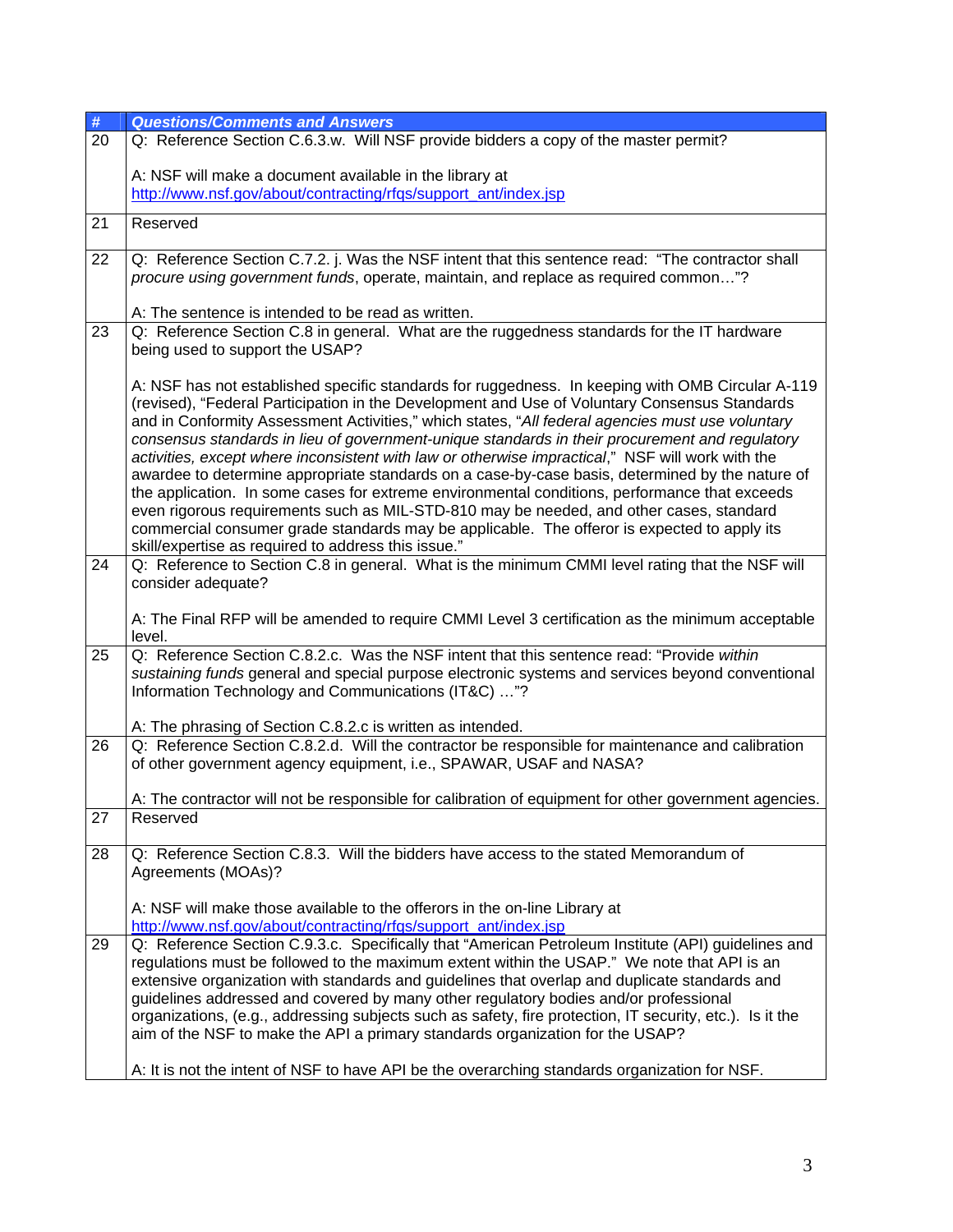| #  | <b>Questions/Comments and Answers</b>                                                                                                                                                                                                                                                                                                                                                                                                                                                                                                                                                                                                                                                                                                                                                                                                                                                                                                                                                                                                                                                                                                                                                                       |
|----|-------------------------------------------------------------------------------------------------------------------------------------------------------------------------------------------------------------------------------------------------------------------------------------------------------------------------------------------------------------------------------------------------------------------------------------------------------------------------------------------------------------------------------------------------------------------------------------------------------------------------------------------------------------------------------------------------------------------------------------------------------------------------------------------------------------------------------------------------------------------------------------------------------------------------------------------------------------------------------------------------------------------------------------------------------------------------------------------------------------------------------------------------------------------------------------------------------------|
| 30 | Q: Reference Section H.1 a. Does this listing represent the minimum requirement or the entire<br>requirement for key personnel?                                                                                                                                                                                                                                                                                                                                                                                                                                                                                                                                                                                                                                                                                                                                                                                                                                                                                                                                                                                                                                                                             |
|    | A: This listing represents the minimum requirement of key personnel; however, Offerors may<br>propose additional key personnel.                                                                                                                                                                                                                                                                                                                                                                                                                                                                                                                                                                                                                                                                                                                                                                                                                                                                                                                                                                                                                                                                             |
| 31 | Q: Reference Section H.4. The section initially states that "The U.S. Firm awarded this contract<br>shall employ only U.S. Citizens". Later in the same section it states "all personnel performing work<br>being reimbursed to the contractor as a direct cost, or by the contractor to its affiliates, consultants,<br>or subcontractors as a direct cost under any sub-agreement, must be U.S. citizens or permanent<br>residents."<br>Should the first sentence read "shall employ only U.S. Citizens or permanent residents"?                                                                                                                                                                                                                                                                                                                                                                                                                                                                                                                                                                                                                                                                          |
|    | A: Section H.4 Award of Contract to U.S. Firms and Citizens Only will be revised in the final RFP.                                                                                                                                                                                                                                                                                                                                                                                                                                                                                                                                                                                                                                                                                                                                                                                                                                                                                                                                                                                                                                                                                                          |
| 32 | Q: Reference Section H.22, Domicile Transportation. This section states that transportation of<br>employees from domicile to work places shall not be an allowable cost under this contract. We<br>request that NSF provide a definition of domicile.                                                                                                                                                                                                                                                                                                                                                                                                                                                                                                                                                                                                                                                                                                                                                                                                                                                                                                                                                       |
|    | A: Transportation from domicile to work will not be an allowable cost except to and from Antarctica.<br>Domicile, as defined in Black's Law Dictionary, is where an individual has a permanent home or<br>principal residence.                                                                                                                                                                                                                                                                                                                                                                                                                                                                                                                                                                                                                                                                                                                                                                                                                                                                                                                                                                              |
| 33 | Q: Reference Section L.11.10.7. This section directs the contractor to submit a schedule of all<br>proposed direct and indirect rates by fiscal year. We assume labor rates would fall in this category.<br>Please clarify your definition of direct rates.                                                                                                                                                                                                                                                                                                                                                                                                                                                                                                                                                                                                                                                                                                                                                                                                                                                                                                                                                 |
|    | A: The distribution of direct and indirect costs must be consistent with the Cost Accounting<br>Standards Disclosure Statement provided by the offeror.                                                                                                                                                                                                                                                                                                                                                                                                                                                                                                                                                                                                                                                                                                                                                                                                                                                                                                                                                                                                                                                     |
| 34 | Q: Reference Section L.12.1. Please confirm that the stated Total Small Business percentage as<br>well as the Small Business Category percentages are based on total subcontract dollars, and not<br>total contract dollars.                                                                                                                                                                                                                                                                                                                                                                                                                                                                                                                                                                                                                                                                                                                                                                                                                                                                                                                                                                                |
|    | A: It will be based on total contract dollars not subcontract dollars.                                                                                                                                                                                                                                                                                                                                                                                                                                                                                                                                                                                                                                                                                                                                                                                                                                                                                                                                                                                                                                                                                                                                      |
| 35 | Q: Reference Section L.15. Should this state "The maximum offer acceptance period is 365<br>calendar days"?                                                                                                                                                                                                                                                                                                                                                                                                                                                                                                                                                                                                                                                                                                                                                                                                                                                                                                                                                                                                                                                                                                 |
|    | A: Section L.15. is correct as written in the RFP.                                                                                                                                                                                                                                                                                                                                                                                                                                                                                                                                                                                                                                                                                                                                                                                                                                                                                                                                                                                                                                                                                                                                                          |
| 36 | Q: Reference Section B.2. Regarding the Cost Reimbursable CLINs, does the NSF plan to provide<br>defined estimates to be used by all Offerors in bidding these CLINs?                                                                                                                                                                                                                                                                                                                                                                                                                                                                                                                                                                                                                                                                                                                                                                                                                                                                                                                                                                                                                                       |
|    | A: NSF is reconsidering those CLINs. It is the offeror's responsibility to acquire necessary cost<br>information to make these estimates via on-line library information, pre-solicitation conference, site<br>visits and pre-proposal one-on-ones.                                                                                                                                                                                                                                                                                                                                                                                                                                                                                                                                                                                                                                                                                                                                                                                                                                                                                                                                                         |
| 37 | Q: Ref. DRFP Section B.2, Section B.6, Section J.1. In the performance of the contract, the Cost<br>Reimbursable (CR) structure defined in the Draft RFP incentivizes the contractor to emphasize<br>timeliness (of delivering material and personnel) over cost savings in order to minimize risk to the<br>performance of the Award Fee CLINs. Additionally, Section J.1 calls for "Surveillance Plan(s),<br>inclusive of Performance Metrics (for other than CPAF-C portions of the contract)", but it is not clear<br>how these performance metrics would apply to a cost reimbursable structure to incentivize the<br>contractor to better achieve the goals of the NSF. Would the NSF consider a Cost Plus Incentive<br>Fee (CPIF) structure for materials, ODCs, travel, etc. to recognize the risk in delivering all required<br>material and personnel to their final destination on time, and to better balance cost and timeliness<br>incentives? If so, the Surveillance Plan could then be structured to directly affect the incentive fee<br>earned by the contractor under these CLINs.<br>A: NSF is not currently considering a CPIF structure. Surveillance Plans (SP) will be required to |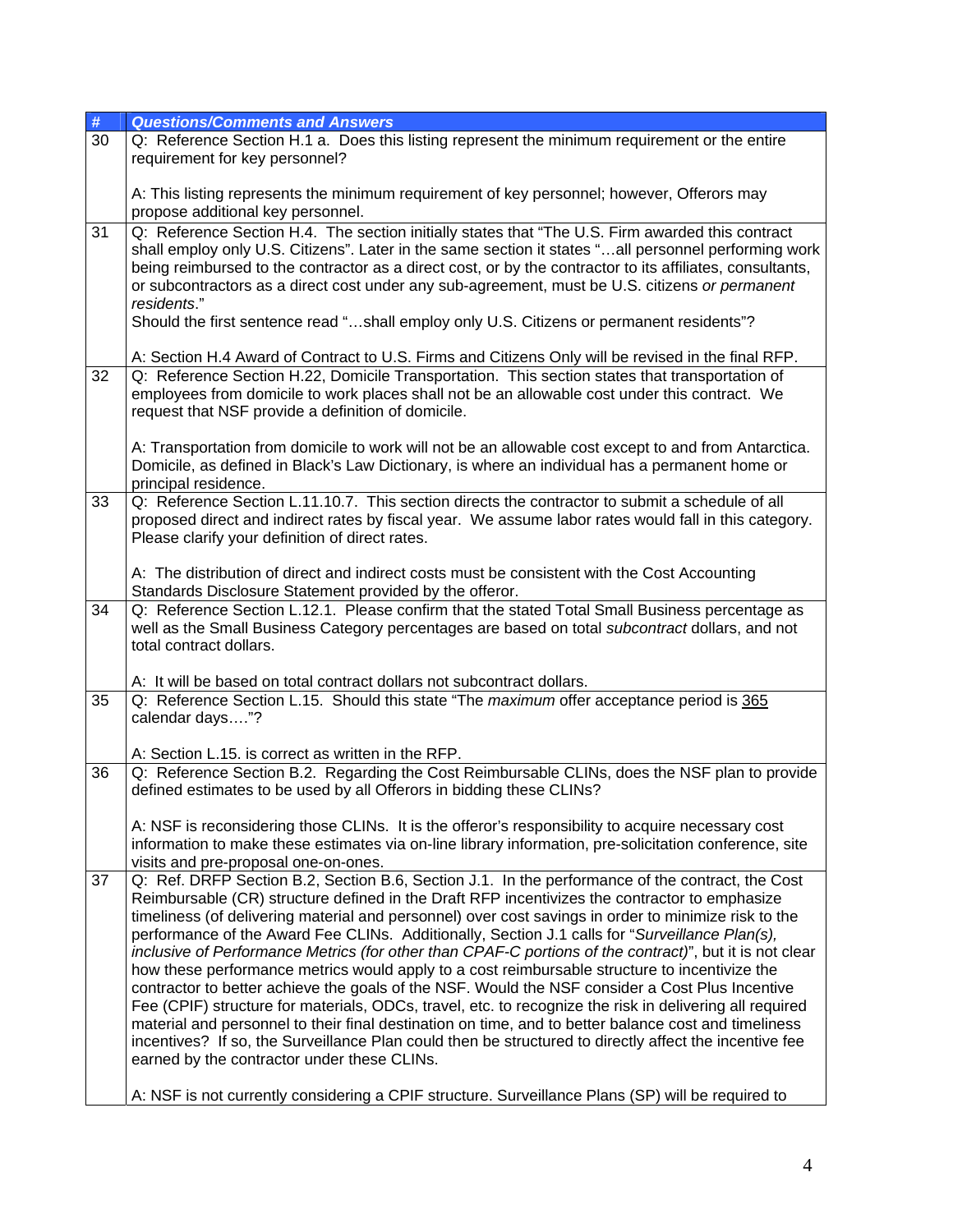| #  | <b>Questions/Comments and Answers</b>                                                                                                                                                                                                                           |
|----|-----------------------------------------------------------------------------------------------------------------------------------------------------------------------------------------------------------------------------------------------------------------|
|    | evaluate and document the contractor's performance through the life of the contract. For instance,<br>the CPAF portion of the contract will have a SP called the Award Fee Plan and non-CPAF portions<br>will have a SP that doesn't include an Award Fee Plan. |
| 38 | Q: Ref. DRFP Section B.2, B.4. Reference Draft RFP Section B2 and Section B4, FPIF CLINs                                                                                                                                                                        |
|    | 1400, 2300, 3300, 4300, and 5300 for Construction/Special Projects: It is not clear how                                                                                                                                                                         |
|    | Construction/Special Projects would be authorized and funded under these CLINs.                                                                                                                                                                                 |
|    |                                                                                                                                                                                                                                                                 |
|    | A: The final RFP will not include FPIF CLINs.<br>Major construction and special projects will be                                                                                                                                                                |
|    | separately authorized and funded via contract modification.                                                                                                                                                                                                     |
| 39 | Q: Ref. DRFP Section B.2, Section B.4. Does the NSF intend to order services under these CLINs                                                                                                                                                                  |
|    | through task orders? If so, would the NSF consider adding FAR 52.216-18 Ordering and 52.216-19                                                                                                                                                                  |
|    |                                                                                                                                                                                                                                                                 |
|    | Order Limitations to the RFP, modifying 52.216-1 in Section L to include the Indefinite Delivery                                                                                                                                                                |
|    | Indefinite Quantity contract type, and providing additional direction concerning task order proposal                                                                                                                                                            |
|    | procedures and expectations?                                                                                                                                                                                                                                    |
|    |                                                                                                                                                                                                                                                                 |
|    | A: NSF does not intend to order services through Task Orders.                                                                                                                                                                                                   |
| 40 | Q: Ref. DRFP Section B.2, B.4. Would the NSF also consider adding FFP and CPFF Task Order                                                                                                                                                                       |
|    | CLINs to provide contracting flexibility for special projects?                                                                                                                                                                                                  |
|    |                                                                                                                                                                                                                                                                 |
|    | A: The Final RFP will have a Government provided NTE for major construction and special                                                                                                                                                                         |
|    | projects. This portion will not be part of the total evaluated cost for Section M purposes. Major                                                                                                                                                               |
|    | construction and special projects' requirements will be determined post-award and will be                                                                                                                                                                       |
|    | incorporated by modification into the contract and will be consistent with the pertinent Annual                                                                                                                                                                 |
|    | Program Plan.                                                                                                                                                                                                                                                   |
| 41 | Q: Ref DRFP Section B2 and Section B4. FPIF CLINs 1400, 2300, 3300, 4300, and 5300 for                                                                                                                                                                          |
|    | Construction/Special Projects: The table in Section B2 provides fill-ins for Cost/Price, Fee, and                                                                                                                                                               |
|    | Total Price, and Section B4 provides blanks for total cost, target profit, and target price as well as a                                                                                                                                                        |
|    | figure for ceiling price. However the FPIF definition in FAR 52.216-16 provides for a formula for                                                                                                                                                               |
|    | adjusting profit based on the variance between target and negotiated cost. There is no place                                                                                                                                                                    |
|    | defined in the referenced sections for the over and under profit adjustment percentages. Where                                                                                                                                                                  |
|    | should the Offeror describe its proposed cost adjustment formula within its proposal?                                                                                                                                                                           |
|    |                                                                                                                                                                                                                                                                 |
|    | A: The proposed cost adjustment formula should be discussed in the cost proposal where                                                                                                                                                                          |
|    | applicable; however, the final RFP will not include any FPIF CLINs.                                                                                                                                                                                             |
| 42 | Q: Ref DRFP Section B.2, Section F.2, Section L.9.3.5. Option Period 4, Item 5000 through 5600,                                                                                                                                                                 |
|    | is October 1, 2020 to September 30, 2022. This is CPAF, FPIF, and CR, and represents the                                                                                                                                                                        |
|    | performance of the USAP mission support during this period. Transition-out, Item 6000, is October                                                                                                                                                               |
|    | 1, 2022 - March 31, 2023, and is CR only. We assume CLIN 6000 only covers transition out                                                                                                                                                                        |
|    | activities. Who is responsible for the performance of the mission during the period October 1, 2022                                                                                                                                                             |
|    | - March 31, 2023, the Austral Summer? If NSF intends that this support be performed under this                                                                                                                                                                  |
|    | contract, we recommend that CLINs 6000 through 6600 be defined with a period of performance of                                                                                                                                                                  |
|    | October 1, 2022 – March 31, 2023, to cover performance of the USAP mission support through the                                                                                                                                                                  |
|    | 2022-2023 Austral Summer, and define a new CLIN 7000 for the Cost Reimbursable CLIN for                                                                                                                                                                         |
|    | transition out activities. Alternatively, the Period of Performance for CLINs 5000 through 5600 could                                                                                                                                                           |
|    | be extended to March 31, 2023.                                                                                                                                                                                                                                  |
|    |                                                                                                                                                                                                                                                                 |
|    | A: The incumbent contractor.                                                                                                                                                                                                                                    |
| 43 | Q: Ref DRFP Section B.7. Section B.7 (b) Award Fee Determination presents an award fee                                                                                                                                                                          |
|    | schedule with a zero award fee given at less than an 80 percent award fee score. Will the NSF                                                                                                                                                                   |
|    | consider a scale based on Outstanding, Very Good, Satisfactory, Marginal, and Unsatisfactory                                                                                                                                                                    |
|    | ratings, with a sliding scale of compensation based on meeting the Outstanding, Very Good,                                                                                                                                                                      |
|    | Satisfactory, and Marginal ratings, together with a less stringent award fee plan to compensate the                                                                                                                                                             |
|    | contractor for work acceptably performed? For example, something like the following might be                                                                                                                                                                    |
|    | considered:                                                                                                                                                                                                                                                     |
|    |                                                                                                                                                                                                                                                                 |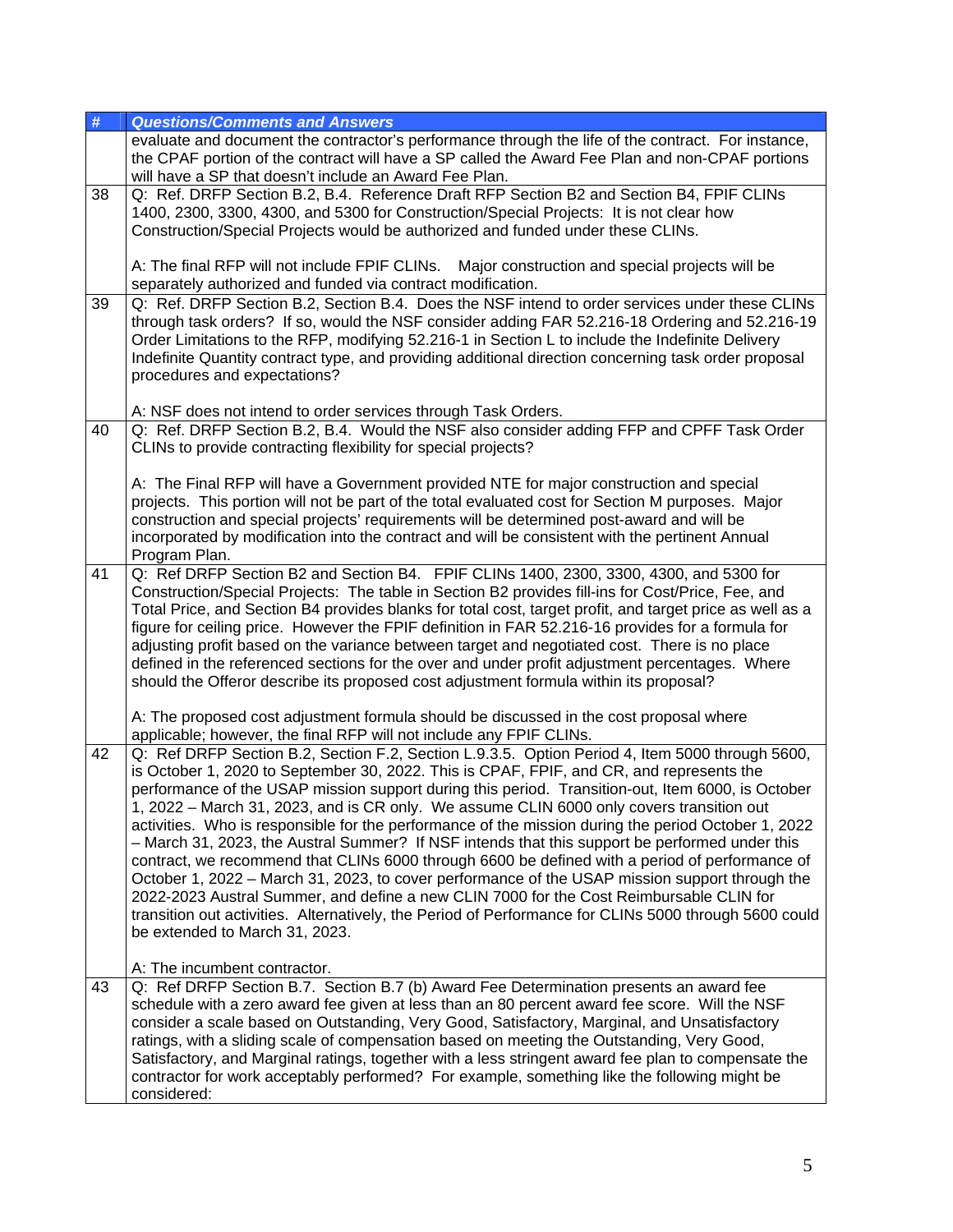| #  | <b>Questions/Comments and Answers</b>                                                                                                                                                                                                                                                                                                                                                                                                                                                                                                                                                                                                                                                                                                                                                                                                                                                                                                                                                                                                                                                                                                                                                                                                                                                                                                                                                                                                                                                                                                                                                                                                                                                                                                                                                                                                                                                                                                                                                                                                                                                                                         |
|----|-------------------------------------------------------------------------------------------------------------------------------------------------------------------------------------------------------------------------------------------------------------------------------------------------------------------------------------------------------------------------------------------------------------------------------------------------------------------------------------------------------------------------------------------------------------------------------------------------------------------------------------------------------------------------------------------------------------------------------------------------------------------------------------------------------------------------------------------------------------------------------------------------------------------------------------------------------------------------------------------------------------------------------------------------------------------------------------------------------------------------------------------------------------------------------------------------------------------------------------------------------------------------------------------------------------------------------------------------------------------------------------------------------------------------------------------------------------------------------------------------------------------------------------------------------------------------------------------------------------------------------------------------------------------------------------------------------------------------------------------------------------------------------------------------------------------------------------------------------------------------------------------------------------------------------------------------------------------------------------------------------------------------------------------------------------------------------------------------------------------------------|
|    | A: The award fee schedule is presented in the RFP as it was intended. Alternatives to the award<br>fee schedule will not be considered.                                                                                                                                                                                                                                                                                                                                                                                                                                                                                                                                                                                                                                                                                                                                                                                                                                                                                                                                                                                                                                                                                                                                                                                                                                                                                                                                                                                                                                                                                                                                                                                                                                                                                                                                                                                                                                                                                                                                                                                       |
| 44 | Reserved                                                                                                                                                                                                                                                                                                                                                                                                                                                                                                                                                                                                                                                                                                                                                                                                                                                                                                                                                                                                                                                                                                                                                                                                                                                                                                                                                                                                                                                                                                                                                                                                                                                                                                                                                                                                                                                                                                                                                                                                                                                                                                                      |
| 45 | Q: Ref DRFP Section B.7, Section J.1, Section L.9.1.8. Section J.1 defines both an Award Fee<br>Plan and a Surveillance Plan, while Section L.9.1.8 only refers to a surveillance plan. Was the<br>"surveillance plan" defined in Section L.9.1.8 meant to cover both of the documents defined in<br>Section J.1? If so, we would recommend that the page limitation for Volume II - Technical Proposal<br>be increased so that both of these documents can be adequately addressed. Or is the "surveillance<br>plan" in Section L.9.1.8 a summary of the salient points of the Award Fee Plan & Surveillance Plan,<br>which are to be delivered separately?<br>A: (1) No. Section J, Attachment 1, is for the Award Fee Plan for the CPAF contract type set out for<br>Integrated Operations and Science Support. Section J, Attachment 8, is for Surveillance Plan(s) for<br>other portions of the contract. (2) There will be no page limitations for the award fee plan. (3) Non-<br>CPAF portions of the contract will require a separate Surveillance Plan from the Award Fee Plan.<br>The non-CPAF Surveillance Plans will be located at Section J, Attachment 8 and also will not have<br>a page limit.                                                                                                                                                                                                                                                                                                                                                                                                                                                                                                                                                                                                                                                                                                                                                                                                                                                                                                               |
| 46 | Q: Ref DRFP Section B.7. Section B7 (f) Payment of Award Fee states that "There will be no<br>provisional, interim or advance billing of award fee prior to a final determination of award fee earned<br>and execution by the Contracting Officer of a contract modification authorizing payment." If the<br>payment of Provisional Award Fee to the contractor is not allowed, this approach will result in<br>negative cash flow for both the contractor and its team members for the duration of the year long<br>award fee period. The Federal Acquisition Regulations allow for the payment of Provisional Award<br>Fee as well as the government's ability to recoup any overpayment of Award Fee in the event the<br>contractor does not perform to the government's expectations. Provisional Award Fee allows the<br>contractor the ability to absorb contract related unallowable costs as they occur and thus provides<br>the contractor's program manager greater flexibility to respond to unanticipated events/costs. The<br>provisional payment of Award Fee does not diminish the significance of the government's evaluation<br>of the contractor's performance, and in fact can increase the contractor's efforts by increasing the<br>contractor's desire to perform at the highest levels on the contract. Contractors will perform at a<br>higher level to ensure that they do not get into a situation where they would have to repay the<br>government, nor to find themselves in a situation where they would lose the ability to bill provisional<br>award fee. The payment of Provisional Award Fee also provides the government with the ability to<br>establish more stable funding baselines and allocation requirements. Based on the above<br>considerations, would the NSF consider changing Section B.7 (f) to allow payment of provisional<br>award fee?<br>A: No. NSF currently is not considering provisional award fee. Refer to Draft RFP, Section B,<br>Paragraph 7.f, Payment of Award Fee, states that no provisional interim or advance billing of award<br>fee will be authorized. |
| 47 | Q: Ref DRFP Section C, Section J, Section L; Section M. Section C of the Draft RFP makes<br>reference to the Offeror proposed Performance Work Statement (PWS) as per the following: "THE<br>AWARDEE'S PWS WILL BE INCORPORATED AT CONTRACT AWARD." Section J of the Draft<br>RFP (item 2) lists the PWS as an attachment to the contract, to be proposed by the Offeror.<br>However Section L does not provide any specific instructions regarding the development of a PWS<br>and its place in the final proposal submission. Further, Section M.6.1.3.1 states "The Government<br>will assess the Offeror's schedule and milestones for implementing the entire proposed PWS" but<br>does not provide specific criteria regarding the evaluation of the PWS itself. Will the NSF consider<br>identifying in Section L the requirements for a proposed PWS to be included as a separate<br>Attachment to Volume II, not subject to the page limitations?                                                                                                                                                                                                                                                                                                                                                                                                                                                                                                                                                                                                                                                                                                                                                                                                                                                                                                                                                                                                                                                                                                                                                                    |
|    | A: The PWS should be submitted under Section J, Attachment 2 in Volume I and will not be subject<br>to page restrictions Changes to Section L language regarding the PWS are being considered. The                                                                                                                                                                                                                                                                                                                                                                                                                                                                                                                                                                                                                                                                                                                                                                                                                                                                                                                                                                                                                                                                                                                                                                                                                                                                                                                                                                                                                                                                                                                                                                                                                                                                                                                                                                                                                                                                                                                            |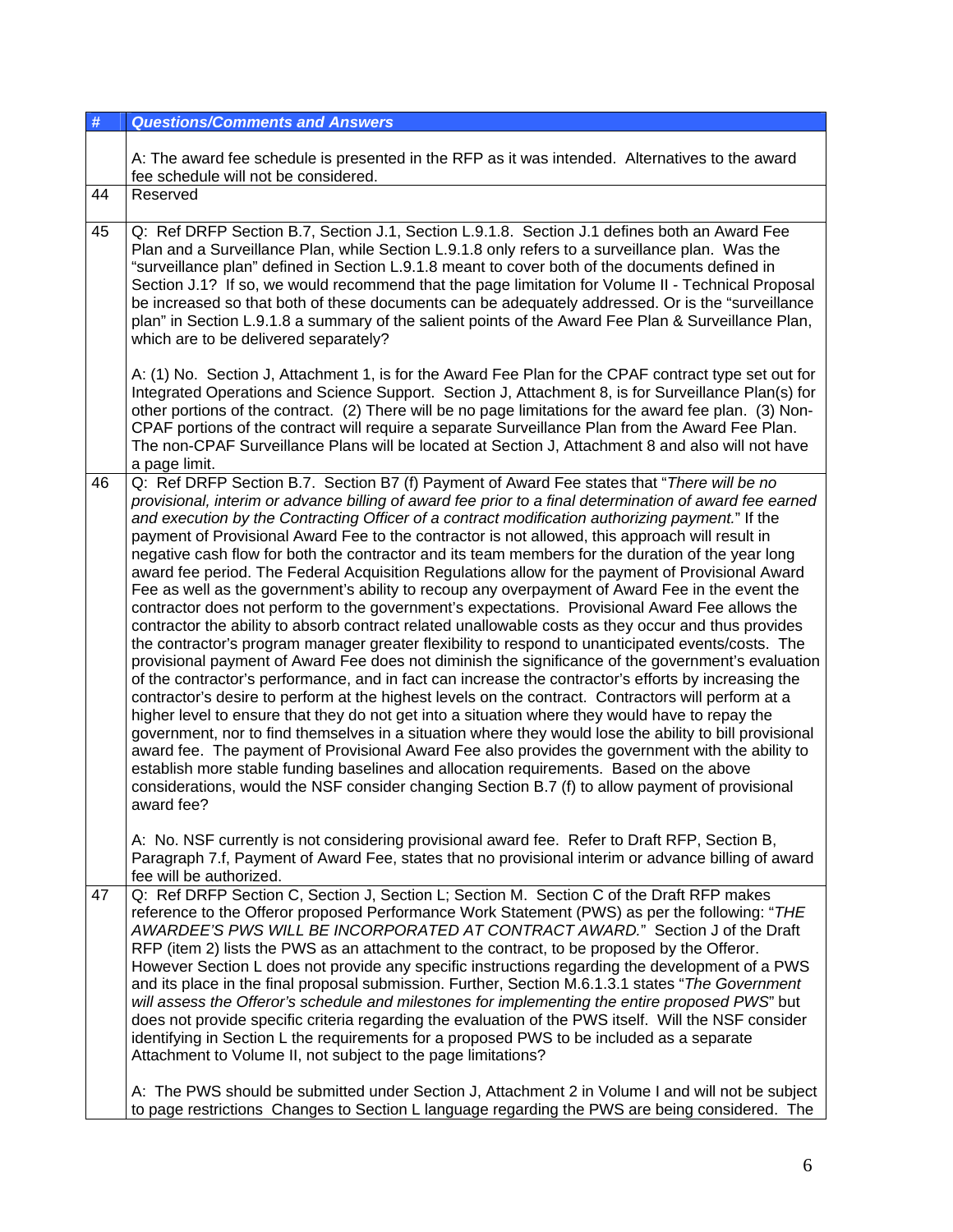| #  | <b>Questions/Comments and Answers</b>                                                                                                                                                                |
|----|------------------------------------------------------------------------------------------------------------------------------------------------------------------------------------------------------|
|    | PWS will be evaluated under "Technical Approach" - Section M.6.1.2 Sub factor 2.                                                                                                                     |
| 48 | Q: Ref DRFP Section C, Section J, Section L, Section M. Does the NSF intend to evaluate the                                                                                                          |
|    | proposed PWS? If so, will the NSF consider adding evaluation criteria in Section M that will specify                                                                                                 |
|    | how the PWS will be assessed in the source selection process?                                                                                                                                        |
|    |                                                                                                                                                                                                      |
|    | A: Yes. The PWS will be evaluated under "Technical Approach" - Section M.6.1.2 Sub factor 2                                                                                                          |
| 49 | Q: Ref SOO, DRFP Section C.6.3, J.1. The DRFP Reference states, "The contractor will assume                                                                                                          |
|    | responsibility for existing leases and charters and operator agreements (e.g. Christchurch Airport<br>Authority, NZ, and Punta Arenas, Chile)". Section J.1 indicates that a "listing" of assignable |
|    | leases/charters and assignable subcontracts will be posted to the USAP website. Will the actual                                                                                                      |
|    | lease/charter/subcontract agreement documents be posted to the USAP website, or made available                                                                                                       |
|    | in an NSF on-site Bidders Library?                                                                                                                                                                   |
|    |                                                                                                                                                                                                      |
|    | A: Copies of charters and leases will be made available at                                                                                                                                           |
|    | http://www.nsf.gov/about/contracting/rfqs/support_ant/index.jsp                                                                                                                                      |
| 50 | Reserved                                                                                                                                                                                             |
|    |                                                                                                                                                                                                      |
| 51 | Q: Ref SOO, DRFP Section C.8.3. The DRFP Reference states, "The contractor must comply with                                                                                                          |
|    | the terms/conditions of Memorandum of Agreements (MOA) as amended and extended, which<br>define IT&C service and supplier relationships." Could the NSF provide all MOAs for IT&C service            |
|    | and supplier relationships, either in the On-Line Library or as an attachment to the RFP?                                                                                                            |
|    |                                                                                                                                                                                                      |
|    | A: NSF will make those available to the offerors at                                                                                                                                                  |
|    | http://www.nsf.gov/about/contracting/rfqs/support_ant/index.jsp.                                                                                                                                     |
| 52 | Q: Ref SOO, DRFP Section C.9.2.h. The DRFP Reference states, "The contractor shall provide                                                                                                           |
|    | and manage housing and berthing for program personnel at all stations, at field camps, and on                                                                                                        |
|    | research vessels." We understand that currently there are separate practices for housing and                                                                                                         |
|    | berthing of military personnel. Will all dorms at McMurdo be available to all personnel or do<br>restrictions apply for military or other personnel?                                                 |
|    |                                                                                                                                                                                                      |
|    | A: The current practice is to keep military personnel berthing consolidated to maintain unit integrity.                                                                                              |
|    | Single room accommodations are provided for aircrew to ensure minimal disruption for adequate                                                                                                        |
|    | crew rest. Offerors may propose any strategy for berthing management, provided that unit integrity                                                                                                   |
|    | is maintained and the aircrews are able to receive adequate crew rest.                                                                                                                               |
| 53 | Q: Ref DRFP Section E. How does the Government intend to inspect and accept construction                                                                                                             |
|    | projects? Would the NSF consider adding FAR 52.246-12, Inspection of Construction, to Section<br>E.1 of the Draft RFP?                                                                               |
|    |                                                                                                                                                                                                      |
|    | A: Applicable FAR clauses addressing construction activities outside the United States will be                                                                                                       |
|    | addressed in each construction modification issued during the performance of the contract                                                                                                            |
| 54 | Q: Ref DRFP Section E.1, Section E.2, Section E.3. What documentation will the NSF require the                                                                                                       |
|    | contractor to provide to support the Contracting Officer's formal acceptance of a construction                                                                                                       |
|    | project? Will the Contracting Officer provide the signed, final document within 30 calendar days of                                                                                                  |
|    | its receipt indicating final acceptance for payment purposes?                                                                                                                                        |
|    |                                                                                                                                                                                                      |
|    | A: At a minimum, the contractor will need to provide a letter of acceptance from the NSF Facilities<br>Engineering Program Manager (FEPM), as well as any other supporting documentation to support  |
|    | final payment. This will include, but not be limited to, full documentation of transactions to support                                                                                               |
|    | the transfer to real property, if applicable.                                                                                                                                                        |
| 55 | Reserved                                                                                                                                                                                             |
|    |                                                                                                                                                                                                      |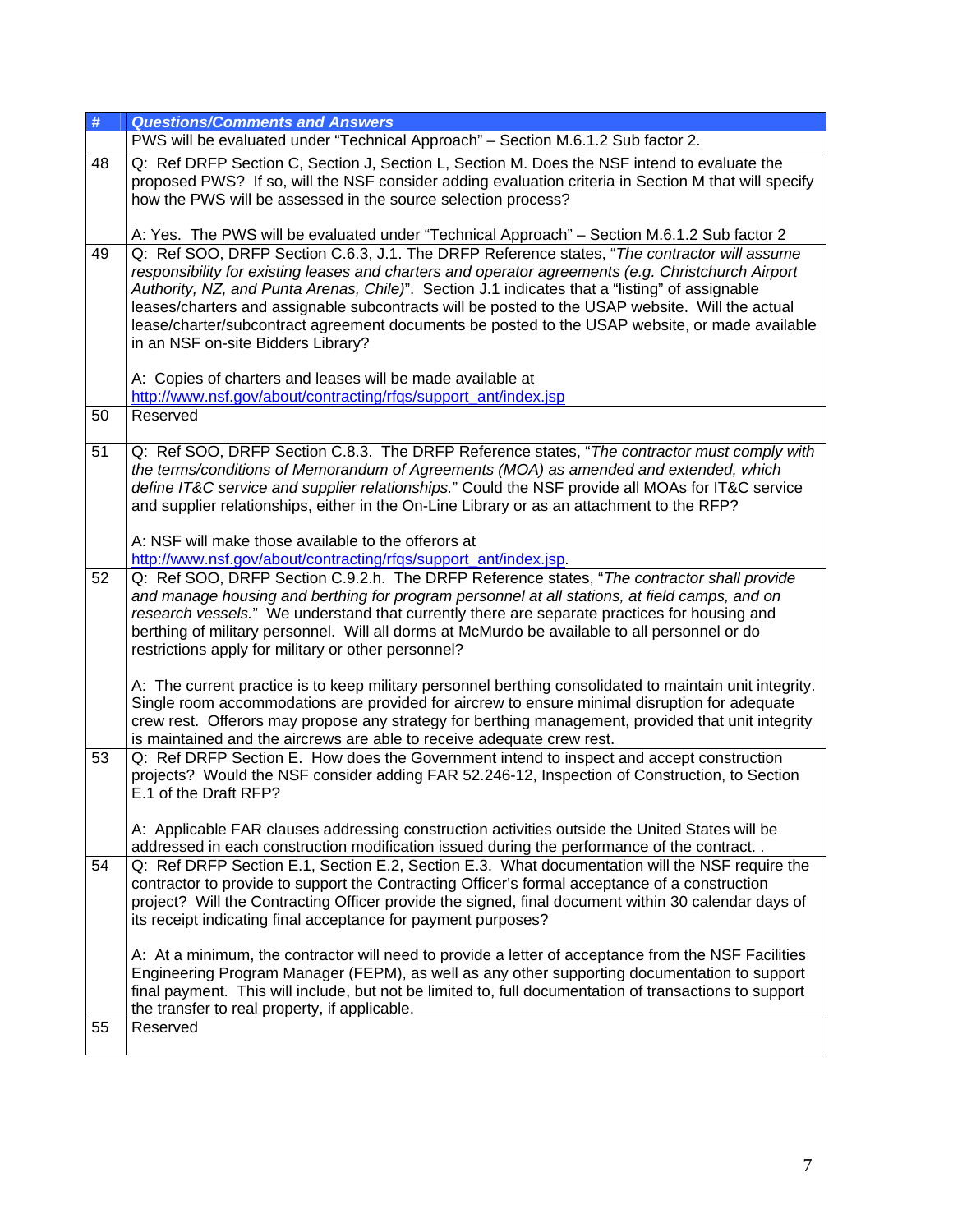| #  | <b>Questions/Comments and Answers</b>                                                                                                                                                                                                                                                                                                                                                                                                                                                                                                                                                                                                                                                                                                                                                                                                                                                                                                                                                         |
|----|-----------------------------------------------------------------------------------------------------------------------------------------------------------------------------------------------------------------------------------------------------------------------------------------------------------------------------------------------------------------------------------------------------------------------------------------------------------------------------------------------------------------------------------------------------------------------------------------------------------------------------------------------------------------------------------------------------------------------------------------------------------------------------------------------------------------------------------------------------------------------------------------------------------------------------------------------------------------------------------------------|
| 56 | Q: In Section E.3, the term "free from error" is ambiguous and subjective. We recommend that<br>the NSF consider removing Section E.3 from the solicitation, given that adequate protections for the<br>NSF already exist within the clauses defined in Section E.1, and will exist (by definition) in the PWS<br>incorporated into the contract.                                                                                                                                                                                                                                                                                                                                                                                                                                                                                                                                                                                                                                             |
|    | A: NSF is taking this under advisement.                                                                                                                                                                                                                                                                                                                                                                                                                                                                                                                                                                                                                                                                                                                                                                                                                                                                                                                                                       |
| 57 | Reserved                                                                                                                                                                                                                                                                                                                                                                                                                                                                                                                                                                                                                                                                                                                                                                                                                                                                                                                                                                                      |
| 58 | Q: DRFP Section F.7, Item 003 in Table. The DRFP reference requires the contractor to "prepare<br>management, Standard Operating Procedures, and PM manuals as provided for in the PWS and<br>submit these manuals to NSF for review and approval." The initial versions of these documents are<br>to be delivered within the first 24 months of the contract. Will the procedures and operational<br>manuals from the current contract be available in the On-Line Library?<br>A: NSF will make those available in the on-line Library at                                                                                                                                                                                                                                                                                                                                                                                                                                                    |
|    | http://www.nsf.gov/about/contracting/rfgs/support_ant/index.jsp                                                                                                                                                                                                                                                                                                                                                                                                                                                                                                                                                                                                                                                                                                                                                                                                                                                                                                                               |
| 59 | Q: Ref DRFP Section H.4. The referenced text says "The U.S. Firm awarded this contract shall<br>employ only U.S. citizens." As written, this seems to prohibit award to companies that employ non-<br>US citizens in other capacities. We assume the intent of Section H.4 is that only U.S. citizens will<br>be employed in the performance of this contract. We therefore recommend that the wording be<br>changed to the following: "Only U.S. Firms are eligible for award of this contract. The Firm<br>awarded this contract shall employ only U.S. citizens in the performance of this contract."                                                                                                                                                                                                                                                                                                                                                                                      |
|    | A: Section H.4 Award of Contract to U.S. Firms and Citizens Only will be revised in the final RFP.                                                                                                                                                                                                                                                                                                                                                                                                                                                                                                                                                                                                                                                                                                                                                                                                                                                                                            |
| 60 | Reserved                                                                                                                                                                                                                                                                                                                                                                                                                                                                                                                                                                                                                                                                                                                                                                                                                                                                                                                                                                                      |
| 61 | Q: Ref Section 6.3 of the Statement of Objectives. {It} references the requirement for the<br>contractor to establish and operate a project headquarters in the contiguous United States. Section<br>H.14 states that the Government will furnish, at no cost to the contractor, the necessary office<br>space, utilities, telephone service, general purpose office equipment, and office furniture for its<br>personnel assigned to work under this contract at Government locations in Antarctica and at<br>operating locations in New Zealand and South America. In the past, the Government has provided<br>office space, utilities, telephone service, general purpose office equipment, and office furniture at<br>Port Hueneme and general purpose office equipment and office furniture at the contractor's<br>contiguous United States project headquarters. Is it NSF's intention to continue to use Port<br>Hueneme? If yes, will office space, etc. be provided at Port Hueneme? |
| 62 | A: NSF will consider alternate locations for shipping and receiving of materials and supplies.<br>Q: There is considerable equipment and furniture (to include network and computing hardware) at<br>the current contractor's Denver office that is GFE. Will this equipment and furniture be available to<br>the successful bidder, or should bidders assume they will be responsible for furnishing the<br>contiguous United States headquarters?                                                                                                                                                                                                                                                                                                                                                                                                                                                                                                                                           |
| 63 | A: The successful offeror will be responsible for furnishing the contiguous United States<br>headquarters. Any usable GFE in the current contractor's headquarters can be made available.<br>Q: Ref DRFP Section H.17. We assume that the intent of Section H.17 is that (1) the contractor is<br>to provide fully qualified personnel with all required licenses, certifications, etc.; (2) the contractor is                                                                                                                                                                                                                                                                                                                                                                                                                                                                                                                                                                                |
|    | responsible for any unique training (e.g., Ethics Training) or training for transferable skills (e.g.,<br>Cisco Network Administration); and (3) training that is unique to the ASC (e.g. basic survival training<br>unique to the Antarctic environment, etc.) is chargeable to the contract. However, it appears from<br>the Draft RFP reference that <i>any</i> training pertinent to the ASC (e.g., orientation, basic survival<br>training unique to the Antarctic environment, specialized equipment training for the Antarctic<br>environment, etc.) must be approved prior to the training occurring. A literal interpretation of the<br>referenced clause is extremely restrictive, requiring approval by NSF for any training pertinent to the                                                                                                                                                                                                                                      |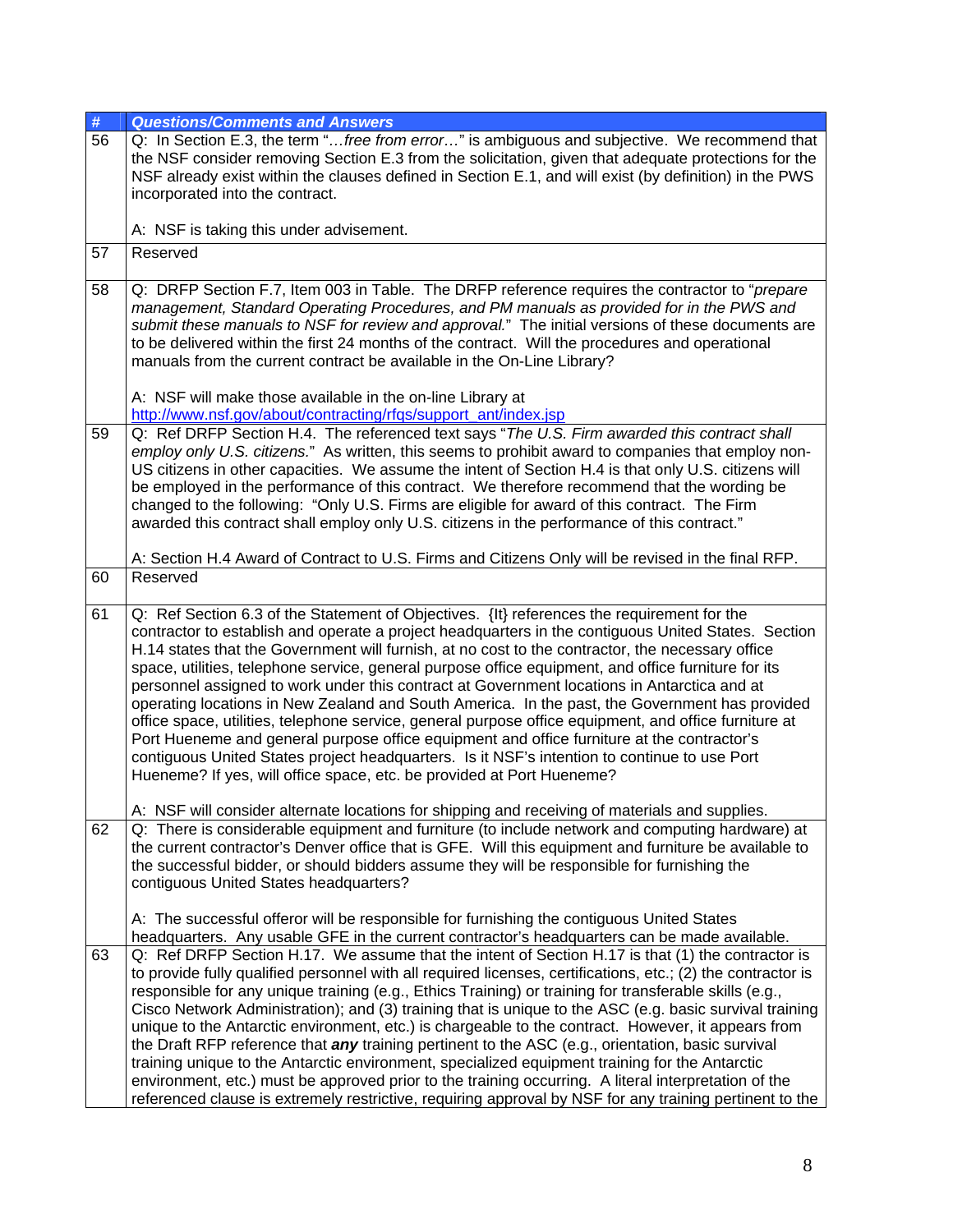| <b>Questions/Comments and Answers</b>                                                                                                                                                                                                                                                                                                                                                                                                                                                                                                                                                                                                                                                                                                                                                                                                                                                                                                                                                                                                                                                                                                                                                                                                                                                                                                                                                                                                                         |
|---------------------------------------------------------------------------------------------------------------------------------------------------------------------------------------------------------------------------------------------------------------------------------------------------------------------------------------------------------------------------------------------------------------------------------------------------------------------------------------------------------------------------------------------------------------------------------------------------------------------------------------------------------------------------------------------------------------------------------------------------------------------------------------------------------------------------------------------------------------------------------------------------------------------------------------------------------------------------------------------------------------------------------------------------------------------------------------------------------------------------------------------------------------------------------------------------------------------------------------------------------------------------------------------------------------------------------------------------------------------------------------------------------------------------------------------------------------|
| ASC. Please clarify under what circumstances training must be pre-approved by the COTR.                                                                                                                                                                                                                                                                                                                                                                                                                                                                                                                                                                                                                                                                                                                                                                                                                                                                                                                                                                                                                                                                                                                                                                                                                                                                                                                                                                       |
| A: NSF will only allow training unique to the Antarctic operation to be a billable expense to the<br>contract. NSF expects the contractor employees to be trained professionals in their areas of<br>expertise.                                                                                                                                                                                                                                                                                                                                                                                                                                                                                                                                                                                                                                                                                                                                                                                                                                                                                                                                                                                                                                                                                                                                                                                                                                               |
| Q: Ref DRFP Section H.17. The DRFP Reference states, "The contractor shall be responsible for<br>all costs including labor hours associated with the equivalent training of replacement personnel<br>when contractor personnel who have received Government-funded training leave and are replaced."<br>This clause places an unreasonable burden on the contractor as a certain amount of turnover is<br>expected (for example, seasonal replacements) and even within a season emergency<br>circumstances might require replacement personnel who must be trained. If the intent of this<br>requirement is that the contractor should absorb costs associated with excessive turnover of<br>personnel, will the NSF consider modifying the requirement to include a time boundary? For<br>example, the requirement could be modified to state, "The contractor shall be responsible for all<br>costs including labor hours associated with the equivalent training of replacement personnel when<br>contractor personnel who have received Government-funded training are replaced within six months<br>of completion of the training, except when emergency circumstances require personnel<br>replacement." By doing so, the contractor would not be penalized for training of new personnel who<br>come on board as a result of expected seasonal turnover or when replacements occur due to<br>emergency situations                                     |
| A: The allowability of costs will be determined on a case-by-case basis by the CO.<br>Q: Ref DRFP Section H.22. Section H.22 of the Draft RFP states, "Transportation of employees<br>from domicile to work places shall not be an allowable cost under this contract." Can the NSF<br>please provide additional clarification regarding its definition for "domicile" and "work places"? If the<br>intention is to exclude local travel that is within a 50 mile radius of the contractor's place of work, we<br>recommend that Section H.22 be modified to read as per the following: "Local travel reimbursement<br>within a 50-mile radius from the Contractor's facility or the Contractor's assigned duty station is not<br>authorized. This includes travel, subsistence, and associated labor charges for travel time. Travel<br>performed for personal convenience or daily travel to and from work at the Contractor's facility or<br>local Government facility (i.e., designated work site) shall not be reimbursed hereunder. Travel,<br>subsistence, and associated labor charges for travel time for travel beyond a 50-mile radius of the<br>Contractor's facility or assigned duty station are authorized."<br>A: Domicile, as defined in Black's Law Dictionary, is where an individual has a permanent home or<br>principal residence. Transportation from domicile to work will not be an allowable cost except to<br>and from Antarctica. |
| Reserved                                                                                                                                                                                                                                                                                                                                                                                                                                                                                                                                                                                                                                                                                                                                                                                                                                                                                                                                                                                                                                                                                                                                                                                                                                                                                                                                                                                                                                                      |
| Reserved                                                                                                                                                                                                                                                                                                                                                                                                                                                                                                                                                                                                                                                                                                                                                                                                                                                                                                                                                                                                                                                                                                                                                                                                                                                                                                                                                                                                                                                      |
| Q: Ref DRFP Section L.6.3.6. It appears that some words were inadvertently dropped from the first<br>sentence in this section. We assume this was meant to be, "Title page/cover pages, tables of<br>contents, cross-reference matrices, list of figures/acronyms, list(s) of tables and drawings, indexes,<br>tab/page dividers, Letters of Commitment, client authorization letters, past performance information<br>cover letter, past performance questionnaires, Subcontractor Consent Forms, and totally blank<br>pages are excluded from the page count limitations of each volume."<br>A: This will be changed to read:<br>Items excluded from page count limits include volumes indicating "not page limited", the Award Fee<br>Plan, Surveillance Plan(s), Performance Work Statement, title page/cover pages, tables of contents,<br>cross-reference matrices, list of figures/acronyms, list(s) of tables and drawings, indexes, tab/page<br>dividers, Letters of Commitment, client authorization letters, past performance information cover                                                                                                                                                                                                                                                                                                                                                                                                    |
|                                                                                                                                                                                                                                                                                                                                                                                                                                                                                                                                                                                                                                                                                                                                                                                                                                                                                                                                                                                                                                                                                                                                                                                                                                                                                                                                                                                                                                                               |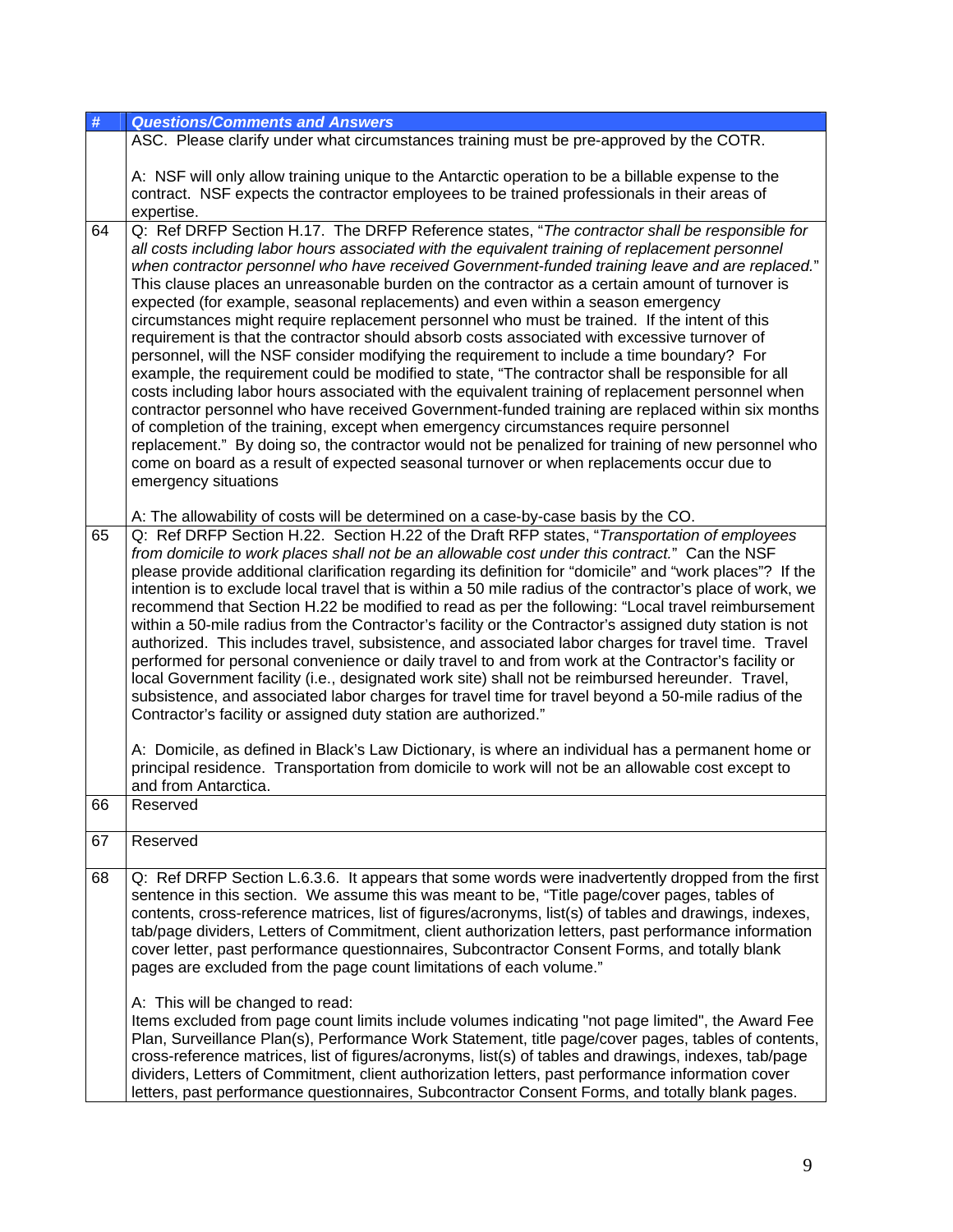| #               | <b>Questions/Comments and Answers</b>                                                                                                                                                                                                                                                                                                                                                                                                                                                                                                                                                                                                                                                                  |
|-----------------|--------------------------------------------------------------------------------------------------------------------------------------------------------------------------------------------------------------------------------------------------------------------------------------------------------------------------------------------------------------------------------------------------------------------------------------------------------------------------------------------------------------------------------------------------------------------------------------------------------------------------------------------------------------------------------------------------------|
| 69              | Q: Ref DRFP Section L.10.2. The referenced section states that, "The Offeror shall identify a<br>minimum of three (3) contracts which meet the recency definition and are considered relevant to this<br>requirement." Many Government customers have recently turned to using large IDIQ contracts<br>covering a very broad scope of work (e.g. Government Wide Acquisition Contracts (GWACs)).<br>Given this circumstance, will the NSF consider allowing the Offeror to use individual Task Orders<br>performed under large IDIQ contracts for past performance citations? The Task Order citation<br>would then be evaluated for relevancy, performance quality, etc. as defined in Section M.6.2. |
|                 | A: Individual Task Orders performed under IDIQ contracts may be used for past performance;<br>however, no more than one Task Order may be used per IDIQ contract.                                                                                                                                                                                                                                                                                                                                                                                                                                                                                                                                      |
| 70              | Q: Would the government consider establishing a separate CLIN for contract labor?                                                                                                                                                                                                                                                                                                                                                                                                                                                                                                                                                                                                                      |
|                 | A: NSF will not consider establishing a separate CLIN for contract labor.                                                                                                                                                                                                                                                                                                                                                                                                                                                                                                                                                                                                                              |
| 71              | Q: Would the government consider establishing a separate CR CLIN for fuels?                                                                                                                                                                                                                                                                                                                                                                                                                                                                                                                                                                                                                            |
| $\overline{72}$ | A: NSF is reconsidering this issue.<br>Q: Ref DRFP Section B.2. At what point will the bidders know the construction and special projects                                                                                                                                                                                                                                                                                                                                                                                                                                                                                                                                                              |
|                 | that will be required for cost estimating the bid?                                                                                                                                                                                                                                                                                                                                                                                                                                                                                                                                                                                                                                                     |
|                 | A: The scope of the individual construction and special projects will be developed post-award as<br>requirements occur during the term of the contract. The Final RFP will have a Government<br>provided NTE for major construction and special projects. This portion will not be part of the total<br>evaluated cost for Section M purposes. Major construction and special projects' requirements will<br>be determined post-award and will be incorporated by modification into the contract and will be<br>consistent with the pertinent Annual Program Plan.                                                                                                                                     |
| 73              | Q: Ref DRFP Section B.2. If CLIN 1400 remains FPIF, then, are the non-recurring engineering<br>costs included?<br>A: The final RFP will not include FPIF CLINs.                                                                                                                                                                                                                                                                                                                                                                                                                                                                                                                                        |
| 74              | Q: Ref DRFP Sec B.2, CLIN 1400 and X300. Is the government willing to change CLINs 1400 in<br>the base year and X300 in the option years, which call for construction and special projects, from a<br>FPIF type contract to a CR type contract CLIN that is task-order driven? If not, how does NSF plan<br>to ensure that the contractor is eligible for positive profit incentives, tied to risks associated with on-<br>ice construction and special work? Are there any circumstances (such as the contractor's<br>agreement to accept additional fiscal controls and EVMS requirements) under which the<br>government would be willing to make such a change?                                     |
|                 | A: The final RFP will not include FPIF CLINs.                                                                                                                                                                                                                                                                                                                                                                                                                                                                                                                                                                                                                                                          |
| 75              | Q: Will the government entertain doing the Award Fee determination semi-annually, as is the case<br>with many other Award Fee programs?                                                                                                                                                                                                                                                                                                                                                                                                                                                                                                                                                                |
|                 | A: NSF will not consider performing the award-fee determination semi-annually.                                                                                                                                                                                                                                                                                                                                                                                                                                                                                                                                                                                                                         |
| 76              | Q: Ref DRFP Section C.6.2.o. (Technical Management and Administrative Minimum<br>Requirements). Does the government expect to require full implementation of EVMS for all<br>projects?                                                                                                                                                                                                                                                                                                                                                                                                                                                                                                                 |
|                 | A: Appropriate EVMS will be required on NSF-specified projects as per Section C.6.2.o.                                                                                                                                                                                                                                                                                                                                                                                                                                                                                                                                                                                                                 |
| 77              | Reserved                                                                                                                                                                                                                                                                                                                                                                                                                                                                                                                                                                                                                                                                                               |
| 78              | Q: If an NACI is required, will the NSF reimburse the bidder for this cost. Given the potential cost<br>and time for an NACI check, would this apply to contract labor?                                                                                                                                                                                                                                                                                                                                                                                                                                                                                                                                |
|                 | A: Allowable costs will be determined in accordance with the Federal Acquisition Regulations and<br>the Cost Accounting Standards.                                                                                                                                                                                                                                                                                                                                                                                                                                                                                                                                                                     |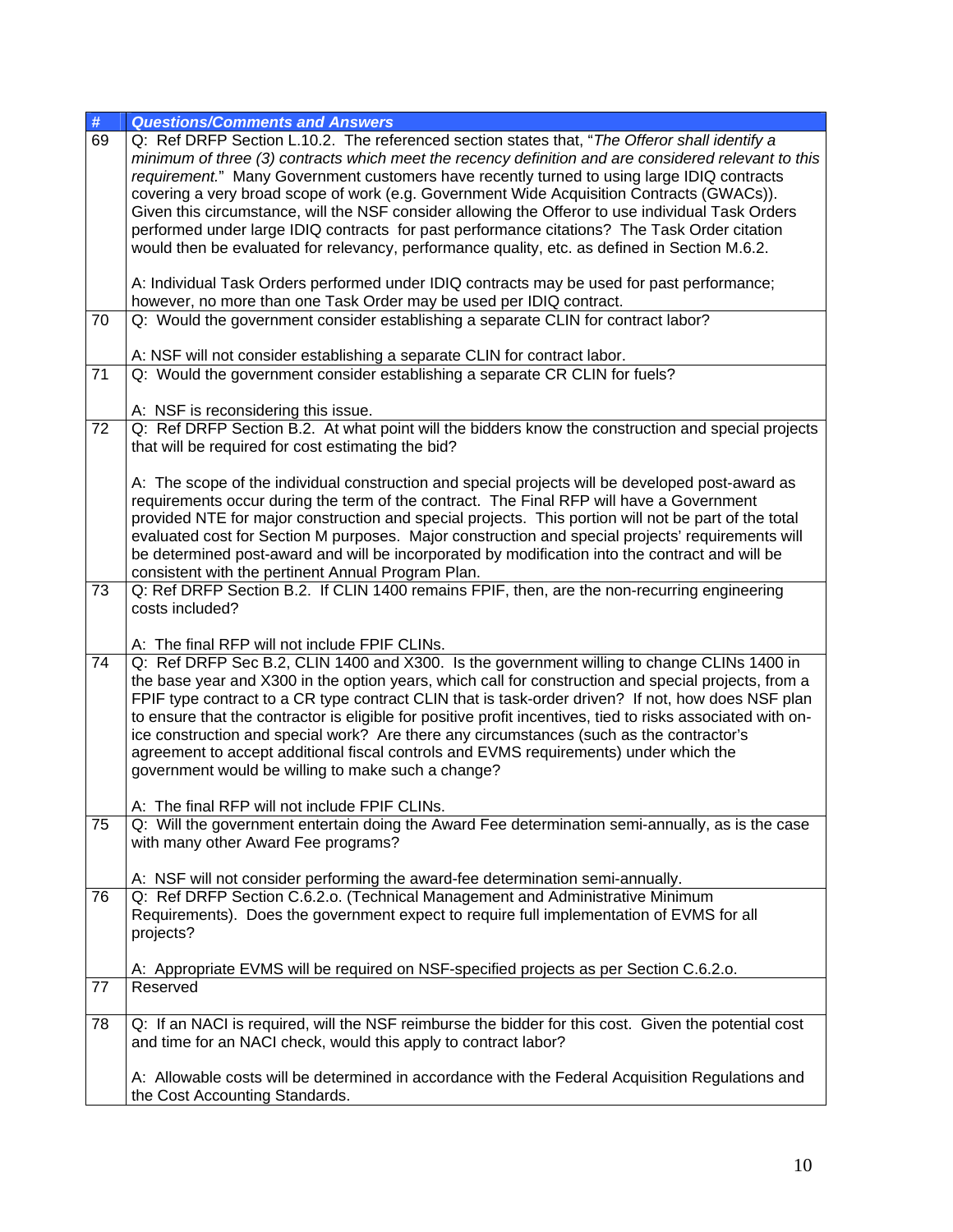| #  | <b>Questions/Comments and Answers</b>                                                                                                                                                                                                                                                                                           |
|----|---------------------------------------------------------------------------------------------------------------------------------------------------------------------------------------------------------------------------------------------------------------------------------------------------------------------------------|
| 79 | Reserved                                                                                                                                                                                                                                                                                                                        |
| 80 | Q: Ref DRFP Section C.6.3.t. Will the government provide a table or list which maps specific<br>certification requirements to specific positions?                                                                                                                                                                               |
|    | A: The Government will not provide such a table or list.                                                                                                                                                                                                                                                                        |
| 81 | Q: Ref DRFP Section C.7.2.i. Is this requirement currently met with the existing POLARICE system<br>or is this a new requirement? Will POLARICE be a GFE application system?                                                                                                                                                    |
|    | A: POLARICE will be a GFE application system and is not a new requirement; the contractor may<br>choose to propose an alternative.                                                                                                                                                                                              |
| 82 | Q: Ref DRFP Section C.7.2. Does the term "provide" imply that there will be no GFE equipment for<br>this purpose? If it is Contractor-acquired, will the contractor be reimbursed?                                                                                                                                              |
|    | A: (1) GFE and GFP of accountable property will be provided. It is the offeror's responsibility to<br>acquire necessary information via the on-line library, pre-solicitation, site visits and pre-proposal<br>one-on-ones for non-accountable property. (2) Yes, if an allowable cost.                                         |
| 83 | Q: Ref DRFP Section C.8.2.c. Will the government provide a list of general and special purpose<br>electronic systems and services to be maintained by the contractor beyond those discussed in other<br>areas of the RFP?                                                                                                       |
|    | A: NSF's intention is to make those available a characteristic list typifying current conditions in the<br>on-line Library at http://www.nsf.gov/about/contracting/rfqs/support_ant/index.jsp. The contractor is<br>expected to monitor operational and customer requirements as they evolve/change and respond<br>accordingly. |
| 84 | Q: Will the final RFP require a specific CMMI level certification?                                                                                                                                                                                                                                                              |
|    | A: The Final RFP will be amended to require CMMI Level 3 certification as the minimum acceptable<br>level.                                                                                                                                                                                                                      |
| 85 | Q: Will the government provide a listing of GFE IT&C infrastructure and services that the contractor<br>will be expected to maintain? Will the contractor be authorized to use this GFE infrastructure in the<br>performance of this contract?                                                                                  |
|    | A: (1) The Government will provide a list of major IT&C infrastructure that typifies the systems the<br>contractor is responsible for. A listing of notional services (high-level) can be provided, but detailed<br>services are to be proposed by the contractor in the Service Catalog. (2) Yes.                              |
| 86 | Q: Ref DRFP Section C.8.2.j. Is it the government's intent for this clause to apply only to new<br>technology project work or is it to apply to all O&M components and spare parts sent to Antarctica?                                                                                                                          |
|    | A: NSF is taking this under advisement.                                                                                                                                                                                                                                                                                         |
| 87 | Reserved                                                                                                                                                                                                                                                                                                                        |
| 88 | Reserved                                                                                                                                                                                                                                                                                                                        |
| 89 | Q: Ref DRFP Section H.29.c. The draft RFP refers to NSF networks and facilities, it is our<br>understanding the USAP is a distinct and separate network. Will the final RFP make a distinction<br>between NSF and USAP network infrastructure that the contractor will be expected to maintain?                                 |
|    | A: The USAP network is not connected to the NSF network in Arlington, VA. However, it is<br>considered to be managed and owned by NSF.                                                                                                                                                                                          |
| 90 | Q: Ref DRFP Section J. Does the word "not" belong in the first sentence?                                                                                                                                                                                                                                                        |
|    | A: The word "not" does not belong in the first sentence of Section J.                                                                                                                                                                                                                                                           |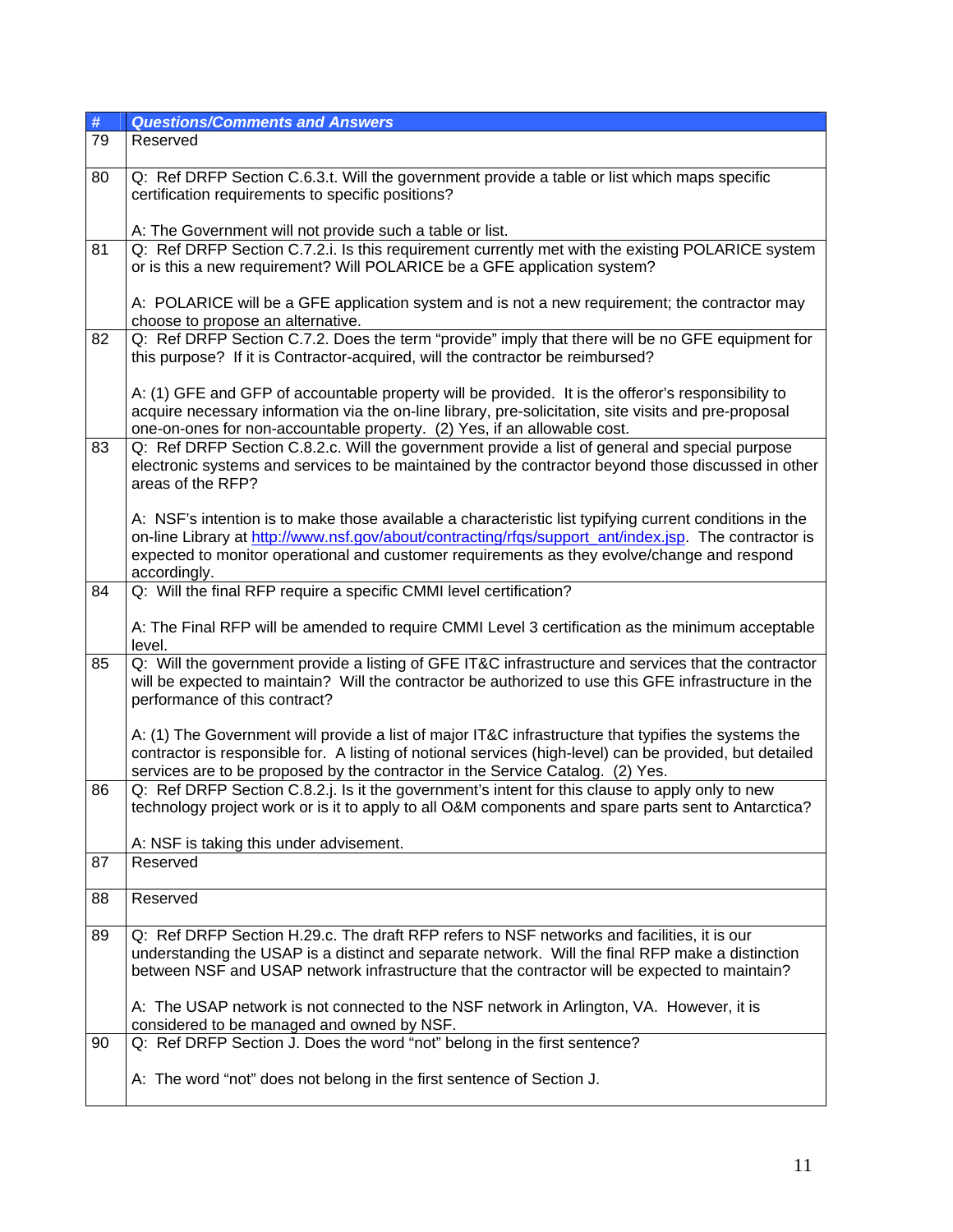| #  | <b>Questions/Comments and Answers</b>                                                                                                                                                                                                                                                                                                                                                                                                                                                                                                                                                                                                                                                                                                                                                                                                                                                                                                                                                                                                                                                                                                                                                                                                                                                                                                                                                                                                                                                                                                                                                                                                                                                                                                                                                                                                                                                                                                                                                                                                    |
|----|------------------------------------------------------------------------------------------------------------------------------------------------------------------------------------------------------------------------------------------------------------------------------------------------------------------------------------------------------------------------------------------------------------------------------------------------------------------------------------------------------------------------------------------------------------------------------------------------------------------------------------------------------------------------------------------------------------------------------------------------------------------------------------------------------------------------------------------------------------------------------------------------------------------------------------------------------------------------------------------------------------------------------------------------------------------------------------------------------------------------------------------------------------------------------------------------------------------------------------------------------------------------------------------------------------------------------------------------------------------------------------------------------------------------------------------------------------------------------------------------------------------------------------------------------------------------------------------------------------------------------------------------------------------------------------------------------------------------------------------------------------------------------------------------------------------------------------------------------------------------------------------------------------------------------------------------------------------------------------------------------------------------------------------|
| 91 | Q: Ref DRFP Section L.6.3.6 (Proposal Page Limitations and Submissions). There appears to be<br>missing text in this paragraph. Suggest this requirement be reworded from " Letters of<br>Commitment, client authorization letters, past performance information cover letter, past<br>performance questionnaires, Subcontractor Consent Forms, and totally blank pages" to (italics<br>added for emphasis) "Letters of Commitment, client authorization letters, past performance<br>information cover letter, past performance questionnaires, Subcontractor Consent Forms, and<br>totally blank pages are not counted against the page limit."                                                                                                                                                                                                                                                                                                                                                                                                                                                                                                                                                                                                                                                                                                                                                                                                                                                                                                                                                                                                                                                                                                                                                                                                                                                                                                                                                                                        |
| 92 | A: This will be changed to read:<br>Items excluded from page count limits include volumes indicating "not page limited", the Award Fee<br>Plan, Surveillance Plan(s), Performance Work Statement, title page/cover pages, tables of contents,<br>cross-reference matrices, list of figures/acronyms, list(s) of tables and drawings, indexes, tab/page<br>dividers, Letters of Commitment, client authorization letters, past performance information cover<br>letters, past performance questionnaires, Subcontractor Consent Forms, and totally blank pages.<br>Q: Ref DRFP Section L.11.10.2 (Purchasing System). Please clarify the requirement to have a                                                                                                                                                                                                                                                                                                                                                                                                                                                                                                                                                                                                                                                                                                                                                                                                                                                                                                                                                                                                                                                                                                                                                                                                                                                                                                                                                                            |
|    | government approved purchasing system in place of the legacy P1000 system furnished by the<br>government?<br>A: Section L.11.10.2 is self explanatory as written.                                                                                                                                                                                                                                                                                                                                                                                                                                                                                                                                                                                                                                                                                                                                                                                                                                                                                                                                                                                                                                                                                                                                                                                                                                                                                                                                                                                                                                                                                                                                                                                                                                                                                                                                                                                                                                                                        |
| 93 | Q: Ref DRFP Section C.1 TRANSPORTATION AND LOGISTICS. There are two major issues<br>regarding polar transportation and logistics: (1) Signaling to industry what you want and (2)<br>Encouraging some mechanism that would allow the winning bidder to actually provide what you<br>want. The need for this later mechanism arises because providing transportation and logistics in a<br>polar environment has some substantial differences from commercial transportation and logistics<br>requirements. For example, the severe limitations on providing regular and predictable<br>transportation during some periods, makes concepts such as just-in-time extremely impractical.<br>Effectively addressing these differences requires a level of transportation and logistics innovation<br>capability that is unlikely to exist in the companies submitting bids for this project. A possibility for<br>overcoming this problem is to create a Center for Polar Transportation and Logistics jointly between<br>the winning bidder and a university or universities with broad expertise in transportation and<br>logistics. The Center could provide ongoing assessment of the PT&L process and technology<br>performance, aid in developing new processes, aid in selecting and/or developing new technology<br>for both planning and operation, and provide education regarding PT&L to scientists proposing to do<br>polar work. I do not know how you might encourage development of such a center in the RFP.<br>Some points that might be included to signal to industry what you want are: Provide innovative<br>processes and modern information and decision technology to insure efficient and effective support<br>transportation and logistics. Provide a measurable continuous improvement environment for both<br>process and technology evolution. Provide mechanisms for assuring that the processes and<br>technology for polar transportation and logistics are comparable in quality to that used by industry. |
| 94 | A: NSF is not providing a response as no question is contained in the comment.<br>Q: Ref DRFP Section B.2, CLIN's 1400, 2300, 3300, 4300 and 5300 are specified for Fixed Price<br>Incentive Fee Construction and CLIN's 1600, 2500, 3500, 4500, and 5500 are specified for<br>materials and shown to be Cost Reimbursable. Will materials associated with construction and<br>special projects be cost reimbursable?<br>A: The final RFP will not include FPIF CLINs. Contract type and costs associated with<br>construction and special projects will be determined on an annual basis consistent with the<br>requirements for the applicable Annual Program Plan.                                                                                                                                                                                                                                                                                                                                                                                                                                                                                                                                                                                                                                                                                                                                                                                                                                                                                                                                                                                                                                                                                                                                                                                                                                                                                                                                                                    |
| 95 | Q: Ref DRFP Section B.2. Will the Government award future construction projects on an IDIQ<br>basis? Ref DRFP Section B.2. CLIN's 1400, 2300, 3300, 4300 and 5300 are specified for Fixed<br>Price Incentive Construction with the rest of the CLIN's being cost plus award fee or cost<br>reimbursable. For each individual construction project: will the Government award future<br>construction projects on an IDIQ basis?                                                                                                                                                                                                                                                                                                                                                                                                                                                                                                                                                                                                                                                                                                                                                                                                                                                                                                                                                                                                                                                                                                                                                                                                                                                                                                                                                                                                                                                                                                                                                                                                           |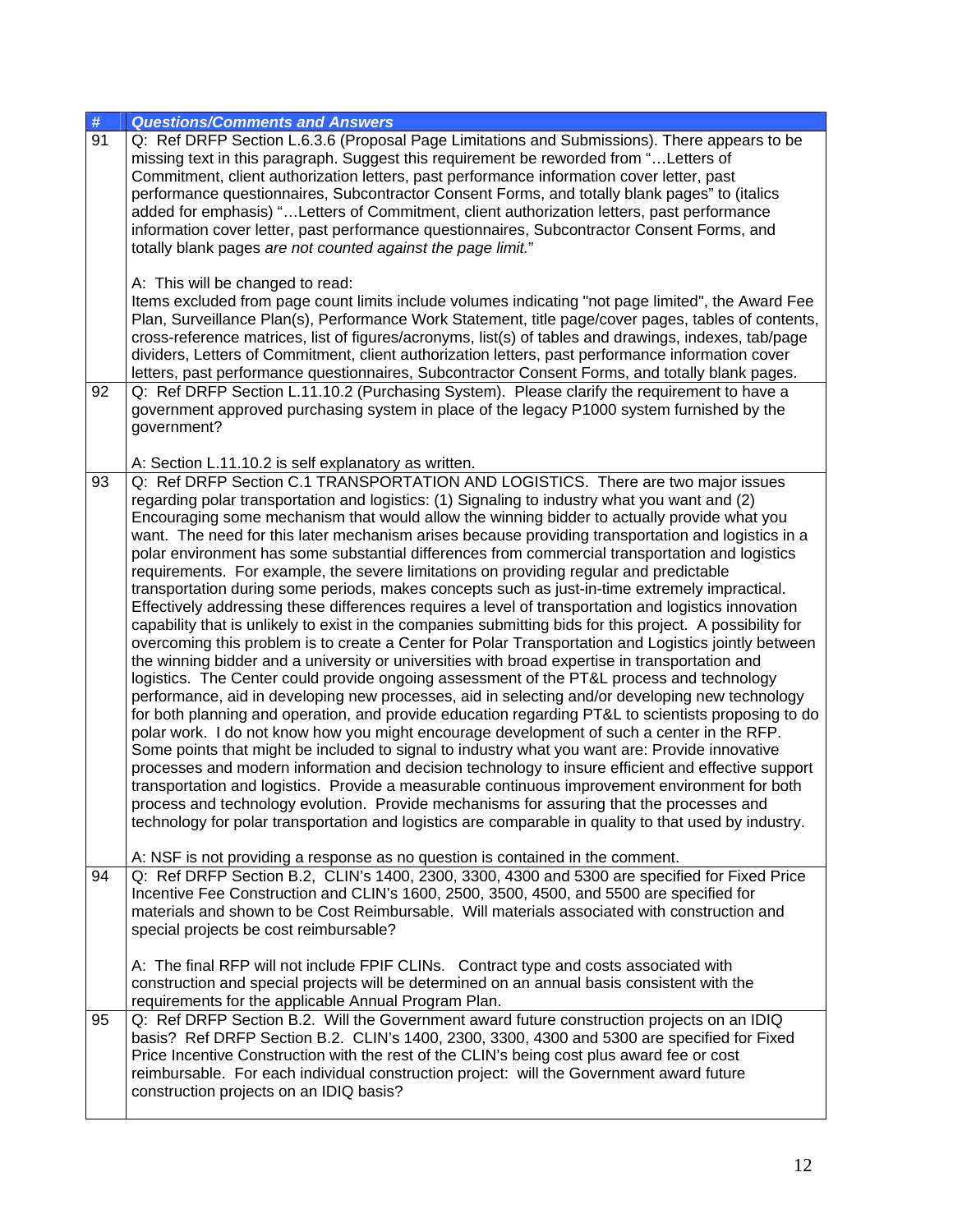| #   | <b>Questions/Comments and Answers</b>                                                                                                                                                                                                                                                                                                                                                                                                                                                                                                                                                                                                                                                                                                                                                                                                                                                                               |
|-----|---------------------------------------------------------------------------------------------------------------------------------------------------------------------------------------------------------------------------------------------------------------------------------------------------------------------------------------------------------------------------------------------------------------------------------------------------------------------------------------------------------------------------------------------------------------------------------------------------------------------------------------------------------------------------------------------------------------------------------------------------------------------------------------------------------------------------------------------------------------------------------------------------------------------|
|     | A: (1) The IDIQ contract type will not be applicable to the ASC. (2) Construction and special<br>projects will be negotiated in the contents of the Annual Program Plan each year and added to the<br>contract through contract modifications.                                                                                                                                                                                                                                                                                                                                                                                                                                                                                                                                                                                                                                                                      |
| 96  | Q: What is the maximum dollar threshold for repairs and alterations that constitute a FPIF<br>construction project vs. CPAF services?                                                                                                                                                                                                                                                                                                                                                                                                                                                                                                                                                                                                                                                                                                                                                                               |
| 97  | A: The final RFP will not include FPIF CLINs.<br>Q: What is the anticipated lead time that the Government will provide to the contractor for pricing<br>FPIF construction task orders?                                                                                                                                                                                                                                                                                                                                                                                                                                                                                                                                                                                                                                                                                                                              |
|     | A: The final RFP will not include FPIF CLINs. Also, FPIF construction task orders will not be<br>applicable to the ASC. The awardee will be given adequate time to develop construction<br>requirements as part of the Annual Program Plan.                                                                                                                                                                                                                                                                                                                                                                                                                                                                                                                                                                                                                                                                         |
| 98  | Q: How long are FPIF construction bids for individual projects expected to be valid for?                                                                                                                                                                                                                                                                                                                                                                                                                                                                                                                                                                                                                                                                                                                                                                                                                            |
|     | A: The final RFP will not include FPIF CLINs. The awardee will be given adequate time to develop<br>construction requirements as part of the Annual Program Plan which should be valid during the year<br>covered in the applicable Annual Program Plan.                                                                                                                                                                                                                                                                                                                                                                                                                                                                                                                                                                                                                                                            |
| 99  | Q: How will the Government handle delays in construction, caused by events beyond control of the<br>contractor, that may cause contract change orders?                                                                                                                                                                                                                                                                                                                                                                                                                                                                                                                                                                                                                                                                                                                                                              |
|     | A: These events will be handled on a case-by-case basis in accordance with the contract terms and<br>provisions as contained in the applicable modification.                                                                                                                                                                                                                                                                                                                                                                                                                                                                                                                                                                                                                                                                                                                                                        |
| 100 | Q: CLIN's 1400, 2300, 3300, 4300 and 5300 are specified for Fixed Price Incentive Construction<br>with the rest of the CLIN's being cost plus award fee or cost reimbursable. We understand<br>concerns over historic project schedule and cost growth that may have led to the decision to shift<br>construction to fixed price. However, considering the impact to operational flexibility and the<br>additional administrative and contractual impact on the Government associated with fixed price<br>construction in Antarctica, would the Government consider other approaches to accomplishing<br>schedule and cost control? Examples include a separate award fee pool and plan for construction<br>that is directly tied to schedule and cost; and a requirement for earned value management metric<br>A: The final RFP will not include FPIF CLINs. Major construction and special projects' requirements |
|     | will be determined post-award and will be incorporated by modification into the contract and will be<br>consistent with the pertinent Annual Program Plan.                                                                                                                                                                                                                                                                                                                                                                                                                                                                                                                                                                                                                                                                                                                                                          |
| 101 | Q: Historically all shared services were accounted for under cost plus. Will the Government expect<br>all shared services to be priced against the basic O&M contract? Examples include cargo loading<br>and unloading, safety, quality, procurement, material logistics, general management supervision,<br>human resources, finance, PPE gear, project controls, etc.<br>A: Incremental costs for construction and special projects need to be budgeted for that specific                                                                                                                                                                                                                                                                                                                                                                                                                                         |
| 102 | project.<br>Q: CLINs 1400, 2300, 3300, 4300 and 5300 request that the Offeror submit a target cost,                                                                                                                                                                                                                                                                                                                                                                                                                                                                                                                                                                                                                                                                                                                                                                                                                 |
|     | over/under range, and a share ratio. Will all Offerors be instructed to use the Government's<br>allocated ceiling price as the target price for each of the above CLINs? This will allow the<br>Government to evaluate price more uniformly between Offerors with the evaluation based on the<br>Offerors proposed target profit and the share ratio and over/under range.                                                                                                                                                                                                                                                                                                                                                                                                                                                                                                                                          |
|     | A: The final RFP will not include FPIF CLINs.                                                                                                                                                                                                                                                                                                                                                                                                                                                                                                                                                                                                                                                                                                                                                                                                                                                                       |
| 103 | Q: CLINS 1500, 1600, 1700; 2400, 2500, 2600; 3400, 3500, 3600; 4400, 4500, 4600; 5400, 5500,<br>5600 are shown as CLINs for Offerors to develop proposed cost/pricing data. Without workload<br>data, developing accurate costs for all commodities and services associated with these CLINs may<br>lead to an extraordinary range of pricing among Offerors and in turn make it extremely difficult for<br>the Government to evaluate proposals. Will the Government consider changing these CLINs to                                                                                                                                                                                                                                                                                                                                                                                                              |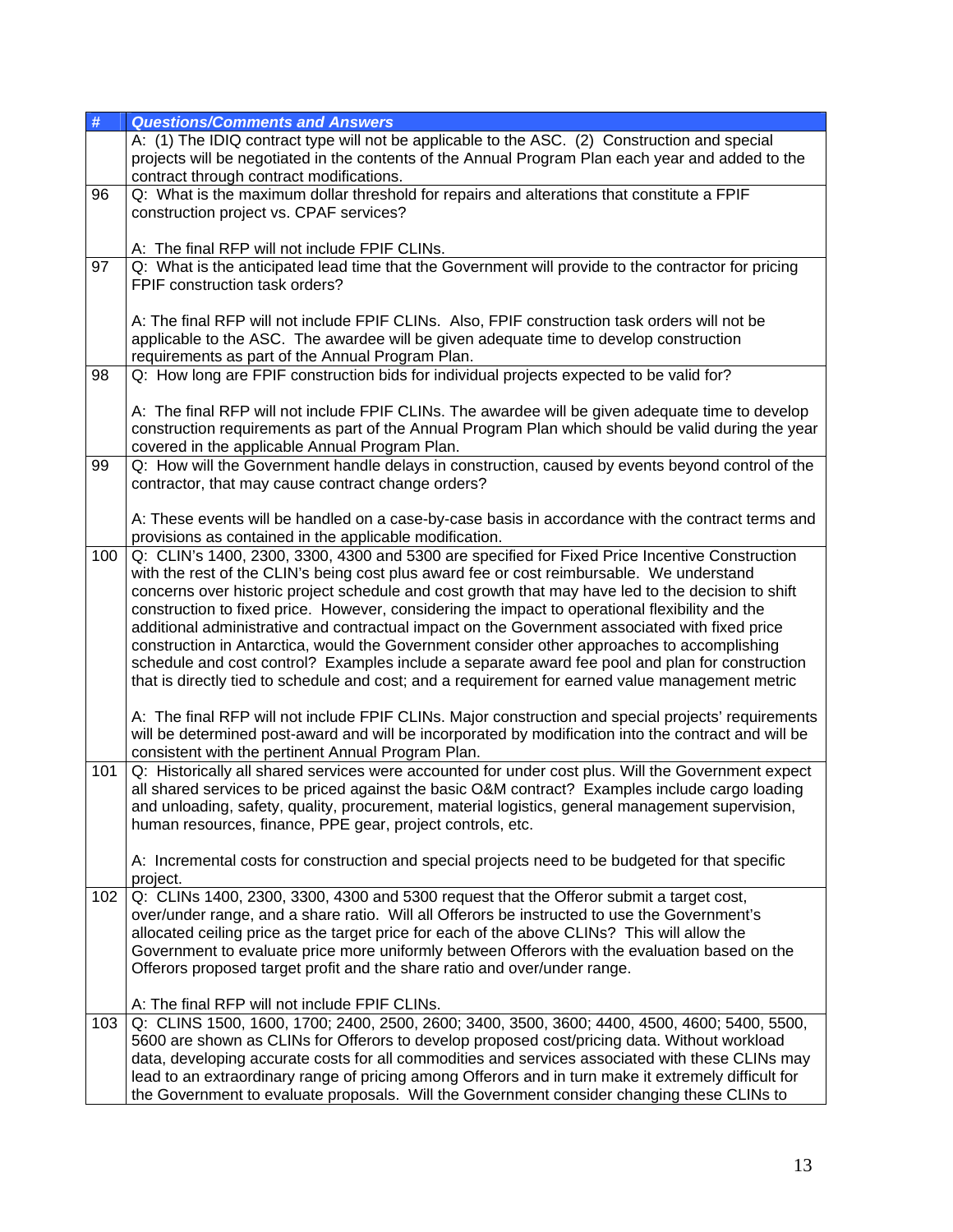| #   | <b>Questions/Comments and Answers</b>                                                                                                                                                                                                                                                                                                                                                                                                                                                                                                                                                                                           |
|-----|---------------------------------------------------------------------------------------------------------------------------------------------------------------------------------------------------------------------------------------------------------------------------------------------------------------------------------------------------------------------------------------------------------------------------------------------------------------------------------------------------------------------------------------------------------------------------------------------------------------------------------|
|     | 'plug' numbers?                                                                                                                                                                                                                                                                                                                                                                                                                                                                                                                                                                                                                 |
| 104 | A: Information regarding the pricing of leases and charters will be provided in the on-line Library at<br>http://www.nsf.gov/about/contracting/rfgs/support_ant/index.jsp Other direct costs, materials and<br>travel are being reconsidered for inclusion in the Integrative and Operations Science Support CLIN.<br>Q: Will the RFP requirement that teaming subcontractors receive a percentage of the prime                                                                                                                                                                                                                 |
|     | contract fee be waived or modified, now that the contract also contains FFP and FPIF CLINs?<br>A: NSF is deleting this provision in the final RFP. The final RFP will not include FPIF CLINs.                                                                                                                                                                                                                                                                                                                                                                                                                                   |
| 105 | Q: In past USAP RFPs, NSF has established CR amounts for Offerors to plug into their cost<br>proposal for these types of activities. These costs were based on historical costs and/or NSF's<br>projections. The rationale for this was based on the difficulty to specify with any certainty detailed<br>specifications in the future. Offerors would add to these plugged amounts their loadings to<br>complete their price proposals. Will the Government consider establishing a similar schedule for<br>Offerors to use, or will the actual RFP have the data necessary to more accurately cost these ID/IQ<br>type items? |
|     | A: NSF will provide a Government NTE for construction and special projects. NSF will make the<br>Annual Program Plan available<br>in the on-line Library at http://www.nsf.gov/about/contracting/rfqs/support_ant/index.jsp Other direct<br>costs, materials and travel are being reconsidered for inclusion in the Integrative and Operations<br>Science Support CLIN.                                                                                                                                                                                                                                                         |
| 106 | Q: Provisional or interim payment of fee is currently not authorized by the Government. Will the<br>Government consider authorizing a base fee?                                                                                                                                                                                                                                                                                                                                                                                                                                                                                 |
|     | A: NSF will not consider authorizing a base fee.                                                                                                                                                                                                                                                                                                                                                                                                                                                                                                                                                                                |
| 107 | Q: Section C requires Offerors to develop a PWS and Section L requires Offerors submit their PWS<br>as part of the proposal. Will the Government allow Offerors to submit their PWS and WBS as<br>separate un-page counted addendums to Vol. II, Technical Approach?                                                                                                                                                                                                                                                                                                                                                            |
|     | A: Both PWS and WBS should be proposed under Volume I and will not be subject to page<br>limitations.                                                                                                                                                                                                                                                                                                                                                                                                                                                                                                                           |
| 108 | Q: This portion of the proposal states that the contractor will provide a Performance Work<br>Statement (PWS) in response to this Statement of Objectives (SOO). However, in order to estimate<br>labor and materials for any PWS, Offerors will need workload data for the contract. Will the<br>Government provide workload data to be used by Offerors to create their Basis of Estimate?                                                                                                                                                                                                                                    |
|     | A: NSF will not provide work load data. Offerors can find information regarding NSF's requirements<br>in the on-line Library at http://www.nsf.gov/about/contracting/rfqs/support_ant/index.jsp, during the<br>pre-solicitation conference, site visit(s) and pre-proposal one-on-ones.                                                                                                                                                                                                                                                                                                                                         |
| 109 | Q: Will the Government provide projected program participant population data, stratified by time<br>and location?                                                                                                                                                                                                                                                                                                                                                                                                                                                                                                               |
|     | A: Offerors can find relevant information regarding NSF's requirements in the on-line Library at<br>http://www.nsf.gov/about/contracting/rfqs/support_ant/index.jsp, during the pre-solicitation<br>conference, site visit(s) and pre-proposal one-on-ones.                                                                                                                                                                                                                                                                                                                                                                     |
| 110 | Q: Will the On-Line Library include such documents as incumbent position descriptions, SOPs,<br>Plans, and hiring and wage/benefit information?                                                                                                                                                                                                                                                                                                                                                                                                                                                                                 |
|     | A: SOPs will be made available for most functions; however, position descriptions and wage/benefit<br>will not be provided. The SOPs will be provided in the on-line Library at<br>http://www.nsf.gov/about/contracting/rfqs/support_ant/index.jsp                                                                                                                                                                                                                                                                                                                                                                              |
| 111 | Q: Will the Government consider placing all On-Line Library information in an electronic format e.g.<br>on the USAP website?                                                                                                                                                                                                                                                                                                                                                                                                                                                                                                    |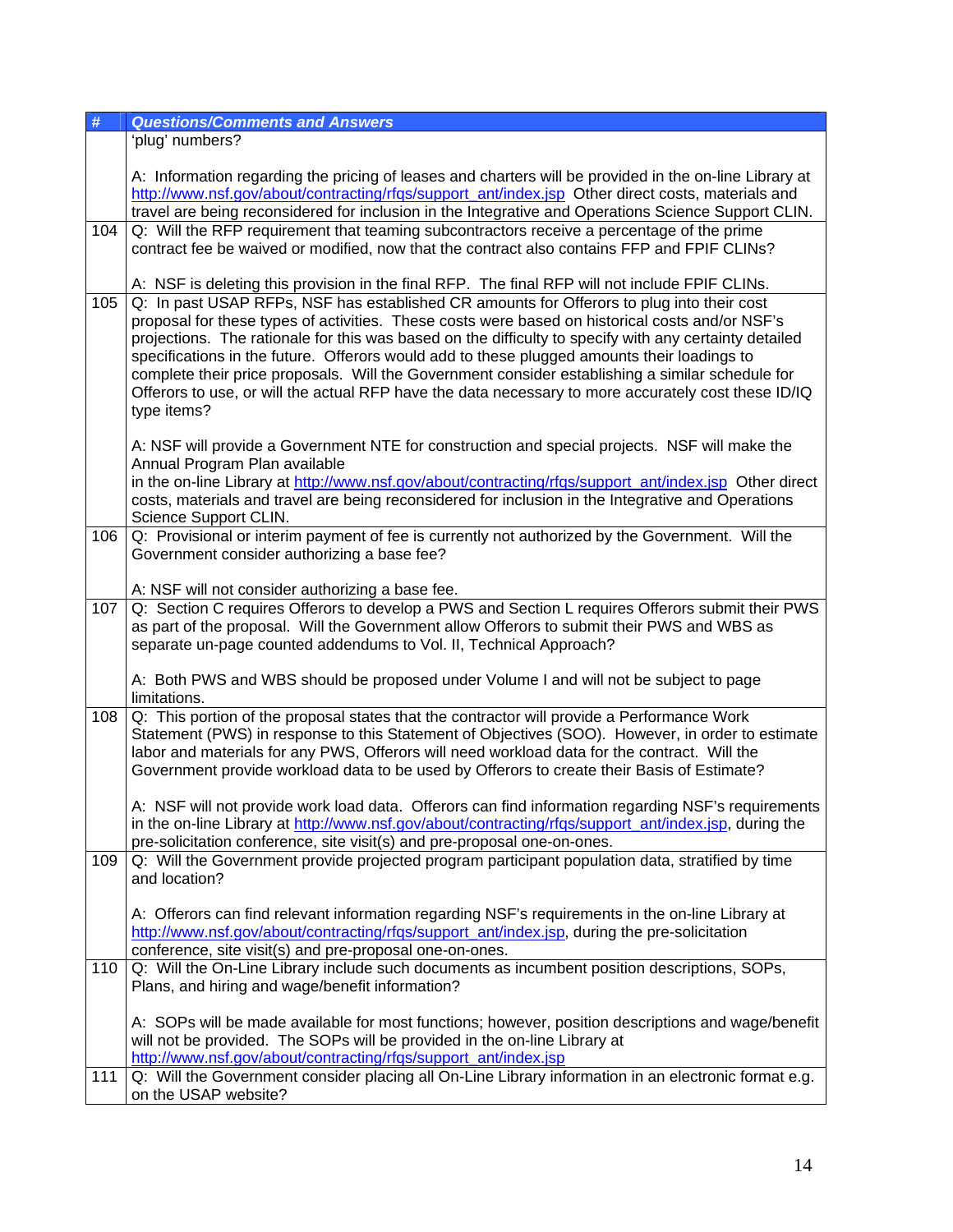| #   | <b>Questions/Comments and Answers</b>                                                                                                                                                                                                                                                                                                                                                                                                                                                                                                                                                                                       |
|-----|-----------------------------------------------------------------------------------------------------------------------------------------------------------------------------------------------------------------------------------------------------------------------------------------------------------------------------------------------------------------------------------------------------------------------------------------------------------------------------------------------------------------------------------------------------------------------------------------------------------------------------|
|     | A: No, the material will remain on the NSF's re-compete website at<br>http://www.nsf.gov/about/contracting/rfgs/support_ant/index.jsp A link from the USAP.gov site to<br>NSF.gov site will be provided.                                                                                                                                                                                                                                                                                                                                                                                                                    |
| 112 | Q: Will the Government provide access to all systems data and databases utilized to perform the<br>current operations?                                                                                                                                                                                                                                                                                                                                                                                                                                                                                                      |
|     | A: Access to a snapshot of current systems data for the MAPCON, P-1000, Cargo Tracking<br>System, and Personnel Tracking System, which is publicly releasable, will be provided. Access to<br>synthetic data used to train new users of the POLARICE system will be made available for<br>POLARICE. This information will be provided after the RFP is issued in a form to be determined.                                                                                                                                                                                                                                   |
| 113 | Q: How much time will be allocated to Offerors at OPP and incumbent contractor locations?                                                                                                                                                                                                                                                                                                                                                                                                                                                                                                                                   |
|     | A: There will be no site visit of NSF and OPP. Information on site visit(s) will be posted on<br>FedBizOpps.                                                                                                                                                                                                                                                                                                                                                                                                                                                                                                                |
| 114 | Q: NSF DRFP requires the contractor to oversee and assess all aspects of safety risk management<br>in Antarctica and refer enforcement issues to the NSF, if required. Based on the above NSF safety<br>risk management oversight and assessment requirements, is it the Government's desire that the<br>contractor's proposed Safety and Occupational Health Program be a primacy document for the<br>contractor to oversee and assess all aspects of safety/risk management in Antarctica (in addition to<br>interfacing and complimenting the safety programs of other participating organizations and<br>institutions)? |
|     | A: The contractor's safety and occupational health program should be the standard for non-military<br>USAP operations for a wide spectrum of USAP participants, including the contractor's employees<br>and unaffiliated individuals. Business judgment will be required in applying appropriate policies and<br>standards to specific participants and situations. The contractor will act as NSF's full-time safety<br>representative. In the event of any disagreement on safety matters, NSF has final authority,<br>normally through the respective NSF Representative or NSF Station Manager.                         |
| 115 | Q: The SOO states Contractor shall manage and operate health care facilities comparable to<br>urgent care centers in the US and staff appropriately. Urgent health care centers in the US vary<br>greatly in levels of capability. Will the Government please designate the level(s) of urgent care they<br>require Offerors to provide when developing their staffing?                                                                                                                                                                                                                                                     |
|     | A: The level of urgent care should meet the reasonably anticipated health care needs of a<br>medically and dentally screened population. Consideration should also be given to the occupational<br>and non-occupational hazards to which USAP participants may be exposed.                                                                                                                                                                                                                                                                                                                                                  |
|     | 116   Q: Will the Government provide a comprehensive equipment density/inventory list (regardless of<br>item dollar value) displaying type (make, manufacturer), year of manufacture, whether the<br>equipment was purchased or leased that includes all project locations?                                                                                                                                                                                                                                                                                                                                                 |
|     | A: Listings of accountable property (GFE and GFP) are available at<br>http://www.nsf.gov/about/contracting/rfgs/support_ant/index.jsp. Because of the scope of the<br>operation, a full inventory of all government property is not available for non-accountable items. A<br>listing of all licensed software will also be made available. It is the offeror's responsibility to acquire<br>necessary information via the on-line library, pre-solicitation, site visits and pre-proposal one-on-<br>ones for non-accountable property.                                                                                    |
| 117 | Reserved                                                                                                                                                                                                                                                                                                                                                                                                                                                                                                                                                                                                                    |
| 118 | $\alpha$ : Will the Government provide Offerors copies of all charters and leases so that we may review<br>their contractual provisions, legal aspects and costs, etc.?                                                                                                                                                                                                                                                                                                                                                                                                                                                     |
|     | A: Copies of charters and leases will be made available in the on-line Library at<br>http://www.nsf.gov/about/contracting/rfgs/support_ant/index.jsp. There is no operating agreement<br>for Port Hueneme.                                                                                                                                                                                                                                                                                                                                                                                                                  |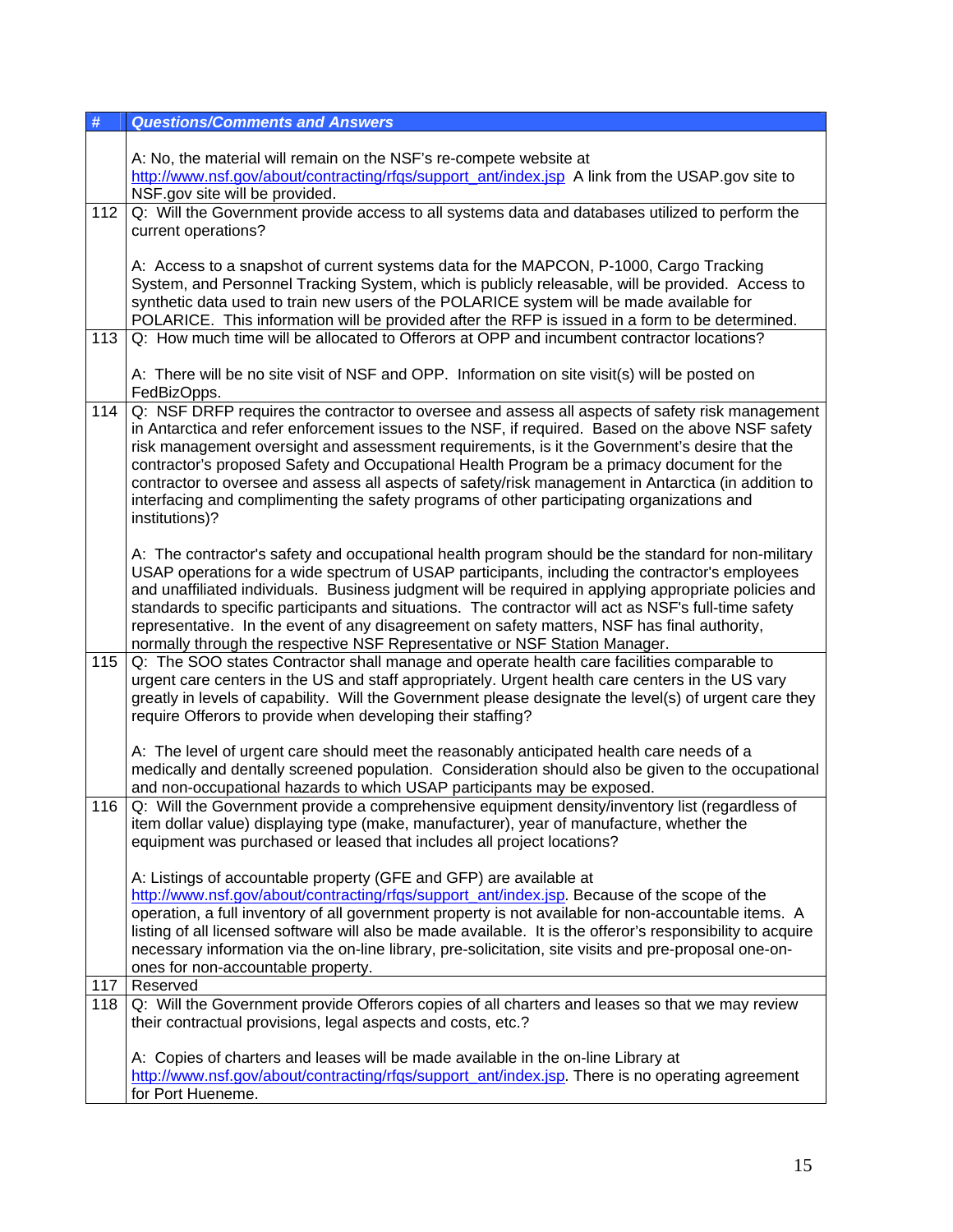| $\#$ | <b>Questions/Comments and Answers</b>                                                                                         |
|------|-------------------------------------------------------------------------------------------------------------------------------|
| 119  | Q: Are the following documents going to be provided in the On-Line Library? - Waste Management<br><b>Plan and Users Guide</b> |
|      | A: NSF will make this available in the on-line Library at                                                                     |
|      | http://www.nsf.gov/about/contracting/rfgs/support_ant/index.jsp.                                                              |
| 120  | Q: Are the following documents going to be provided in the On-Line Library? - Compliance Plan for                             |
|      | the USAP Master Permit.                                                                                                       |
|      | A: NSF will make this available in the on-line Library at<br>http://www.nsf.gov/about/contracting/rfqs/support_ant/index.jsp  |
| 121  | Q: Are the following documents going to be provided in the On-Line Library? -                                                 |
|      | <b>Environmental Protection Plan</b>                                                                                          |
|      | A: The information can be found at http://www.ats.aq/e/ep.htm                                                                 |
| 122  | Q: Can NSF provide Exhibit A to the Master Permit - Inventory of Materials Containing Designated                              |
|      | Pollutants?                                                                                                                   |
|      | A: 45 CFR 671.3 (a) defines designated pollutant as "any substance designated as such by the                                  |
|      | Director pursuant to subpart E of this part; any pesticide, radioactive substance, or substance                               |
|      | consisting of or containing any chemical listed by source, generic or chemical name at 40 CFR                                 |
|      | 61.01, Table 116.4A of 40 CFR 116.4; subpart D of 40 CFR part 261, 40 CFR 302.4, part 355, and                                |
|      | part 372; and any substance which exhibits a hazardous waste characteristic as defined in subparts                            |
|      | B and C of 40 CFR part 261; but shall not include any banned substance. Information on materials                              |
|      | containing designated pollutants can be found at http://nsf.gov/od/opp/antarct/aca/nsf01151/start.jsp                         |
| 123  | Q: Can NSF provide Exhibit B to the Master Permit - Release Characterization Data?                                            |
|      |                                                                                                                               |
|      | A: NSF intends to make this available in the on-line Library at                                                               |
|      | http://www.nsf.gov/about/contracting/rfqs/support_ant/index.jsp                                                               |
| 124  | Q: Can NSF provide Exhibit C to the Master Permit - Environmental Review documents                                            |
|      | A: NSF will make this available in the on-line Library at                                                                     |
|      | http://www.nsf.gov/about/contracting/rfqs/support_ant/index.jsp                                                               |
| 125  | Q: When will the Government provide a copy of the "USAP Medical Screening Guideline"?                                         |
|      | A: NSF will make this available in the on-line Library at                                                                     |
|      | http://www.nsf.gov/about/contracting/rfqs/support_ant/index.jsp                                                               |
| 126  | Reserved                                                                                                                      |
| 127  | Reserved                                                                                                                      |
| 128  | Q: Ref DRFP Section C.8.2.c. The SOO states "Provide general and special purpose electronic                                   |
|      | systems and services beyond conventional IT&C." Will the Government please define the term                                    |
|      | 'beyond conventional', and designate by location the requirement?                                                             |
|      |                                                                                                                               |
|      | A. NSF is taking this under advisement.                                                                                       |
| 129  | Reserved                                                                                                                      |
| 130  | Q: Will the Government provide the methods of interface for these current IT systems to the                                   |
|      | Government cost accounting systems?                                                                                           |
|      |                                                                                                                               |
|      | A: There is no interface with the current government cost accounting systems.                                                 |
| 131  | Reserved                                                                                                                      |
| 132  | Q: Is there a replacement schedule for any of the existing software systems?                                                  |
|      |                                                                                                                               |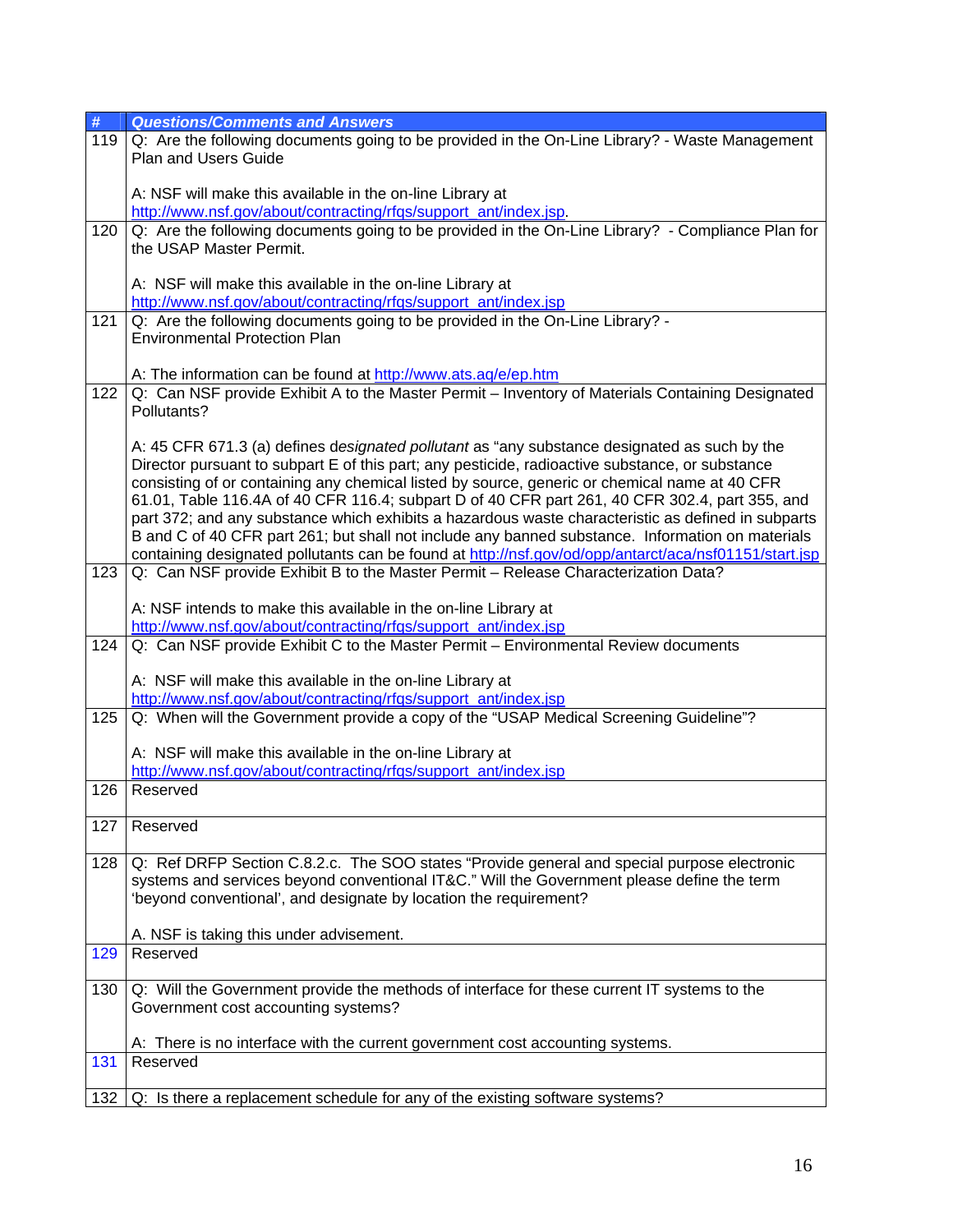| #   | <b>Questions/Comments and Answers</b>                                                                                                                                                          |
|-----|------------------------------------------------------------------------------------------------------------------------------------------------------------------------------------------------|
|     |                                                                                                                                                                                                |
|     | A: NSF does not have a replacement schedule for existing software systems.                                                                                                                     |
| 133 | Q: At what point in time will the Government provide copies of all Memorandum of Agreements?                                                                                                   |
|     | A: NSF will make those available in the on-line Library at                                                                                                                                     |
|     | http://www.nsf.gov/about/contracting/rfgs/support_ant/index.jsp.                                                                                                                               |
| 134 | Q: The contractor shall develop engineering designs as required for new infrastructure or                                                                                                      |
|     | modifications to existing facilities. All engineered designs shall be stamped by a professional                                                                                                |
|     | engineer and/or architect as appropriate. Is it correct to assume that all construction work will be                                                                                           |
|     | designed by the contractor?                                                                                                                                                                    |
|     |                                                                                                                                                                                                |
|     | A: This will depend on the specific construction requirement and will be determined as the need<br>arises after the award is made.                                                             |
| 135 | Q: What is the anticipated average size of the projects over the next five years?                                                                                                              |
|     |                                                                                                                                                                                                |
|     | A: The size of construction and special projects will be determined on an as-needed basis.                                                                                                     |
| 136 | Q: The SOO states that the contractor must manage, operate and maintain the USAP bulk fuel                                                                                                     |
|     | storage and distribution systems. Will the Government provide equipment specifications, facilities                                                                                             |
|     | and capacities of the equipment at each location?                                                                                                                                              |
|     |                                                                                                                                                                                                |
|     | A: The NSF has site plans and details and documents of all facilities, storage, and distribution                                                                                               |
|     | systems that depict the equipment and capacities including procedures and O&M manuals. These<br>will be made available to offerors in the on-line Library at                                   |
|     | http://www.nsf.gov/about/contracting/rfqs/support_ant/index.jsp                                                                                                                                |
| 137 | Q: How much fuel will be delivered and delivery schedule requirements for each location?                                                                                                       |
|     |                                                                                                                                                                                                |
|     | A: Currently, the USAP purchases approximately 6.4 million gallons of fuel annually for McMurdo                                                                                                |
|     | and the South Pole Stations and 70 thousand gallons for Palmer Station. These amounts will vary                                                                                                |
|     | based on annual requirement.                                                                                                                                                                   |
| 138 | Q: Ref DRFP Section C.9.2.p. Paragraph "p" states: "The contractor shall manage, operate,<br>construct, and maintain USAP facilities to provide for safe and efficient operations." Will the   |
|     | Government provide a definition for Special Projects?                                                                                                                                          |
|     |                                                                                                                                                                                                |
|     | A: Construction and special projects will be defined and negotiated within the APP every year.                                                                                                 |
|     | Special projects can be defined as those NSF has determined to fall outside the scope of the                                                                                                   |
|     | normal operations and maintenance of the USAP, examples include: Icecube, South Pole Station                                                                                                   |
|     | Modernization.                                                                                                                                                                                 |
| 139 | Q: Will the Government provide information on the required approvals and funding process for<br>minor and major construction projects, and the annual timeline for each approval/funding step? |
|     |                                                                                                                                                                                                |
|     | A: Major construction and special projects will be negotiated within the APP. The timeline for each                                                                                            |
|     | approval/funding step will also be determined with the applicable APP.                                                                                                                         |
| 140 | Q: Will the Government provide a list of Construction in Progress (CIP)?                                                                                                                       |
|     |                                                                                                                                                                                                |
|     | A: This will be made available in the on-line Library at                                                                                                                                       |
|     | http://www.nsf.gov/about/contracting/rfqs/support_ant/index.jsp                                                                                                                                |
| 141 | Q: Will the Government provide a list of projects approved/funded for FY 2010?                                                                                                                 |
|     | A: There is no list of approved projects for FY2010 at this time.                                                                                                                              |
| 142 | Q: Will the Government provide a list of forecasted and prioritized requirements for major facility                                                                                            |
|     | projects?                                                                                                                                                                                      |
|     |                                                                                                                                                                                                |
|     | A: This information is not available.                                                                                                                                                          |
| 143 | Q: Will construction projects in progress be transferred to the successor contactor? If so, will they                                                                                          |